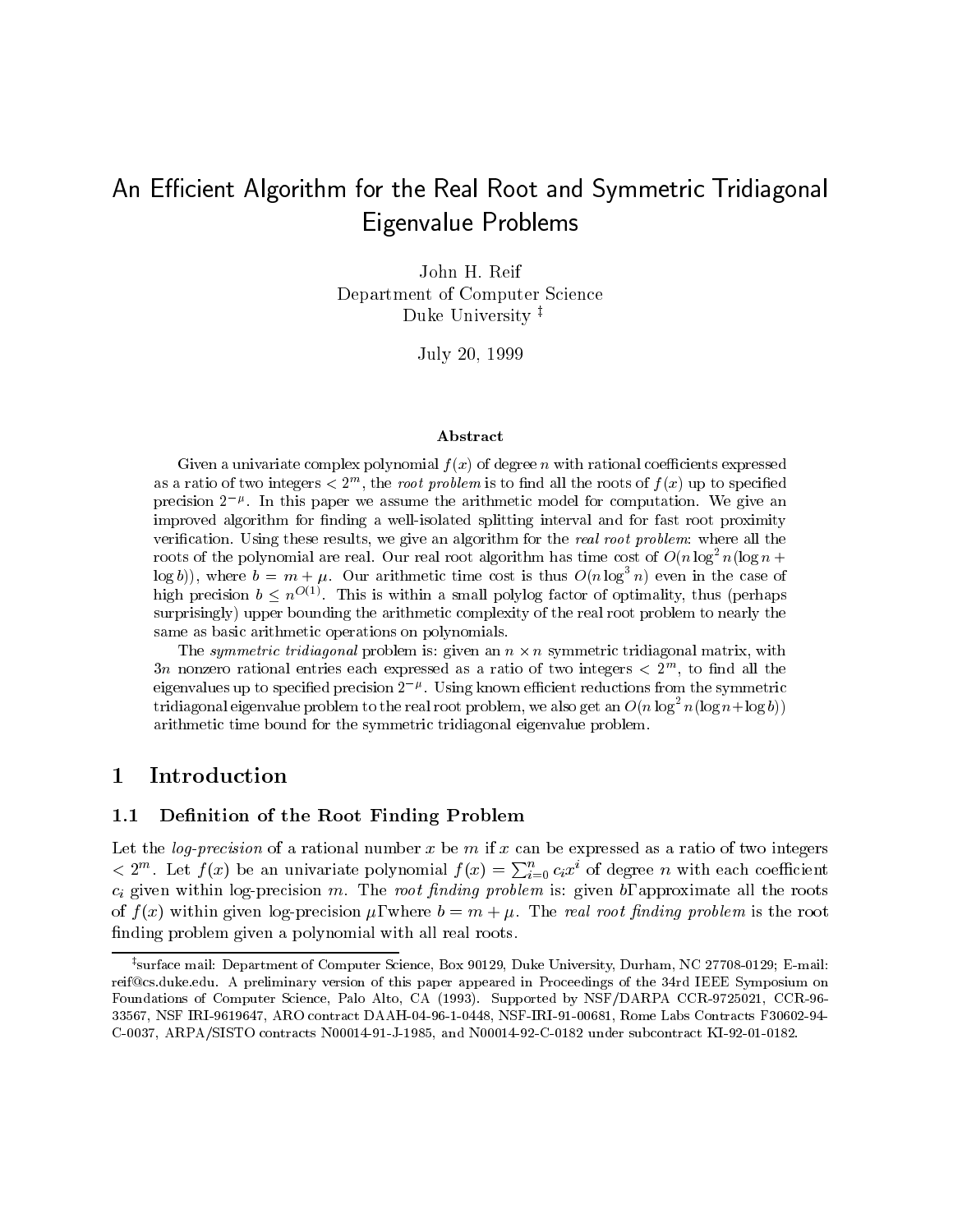## 1.2 Our Computational Model

For our model of computation, we assume the *algebraic random access machine*  $(RAM)$  where each arithmetic or logical operation such as addition, subtraction, multiplication, division, and comparison can be done in one step. The time complexity bound of an algorithm is defined to be the number of these steps of the algebraic RAM. We define *space complexity* as the number of memory locations used, where we can store a single rational number in each memory location.

## 1.3 Application of the Real Root Problem: the Symmetric Eigenvalue Problem

The real root problem has many applications, and one of the most important of these is the symmetric eigenvalue problem: given a symmetric matrix, find all the eigenvalues; which are all real in this case. The real eigenvalues are used for many engineering and scientific applications, including vibration analysis in structures, stability analysis, etc. The eigenvalues are the roots of the characteristic polynomial of the matrix. Many large matrices occurring in practice have a special structure which allow the characteristic polynomial as well as associated linear systems (which have the given matrix) to be computed quickly.

- 1. Dense structured matrices (see [BA 80, BGY 80, PR 87]). We define (this is a slight simplification of the usual terminology) an  $n \times n$  matrix to have *displacement rank r* if it can be written as the sum of  $r$  terms, where each term is the product of a lower triangular Toeplitz matrix and an upper triangular Toeplitz matrix. A matrix  $A$  is Toeplitz if arij en artikitzatiev matrix elements are definite matrix elements are definite  $\mu$  . The matrix of  $\mu$ bounded displacement rank. For such bounded displacement rank matrices, there are known  $O(n \log^2 n)$  algorithms ( [BA 80, BGY 80, PR 87]) for solution of their linear systems, and  $O(n^2 \log n \log n)$  algorithms (see Pan [Pa 90]) for computing all their eigenvalues.
- 2. Sparse  $n \times n$  matrices with  $O(n)$  non-zero coefficients. For these (e.g., see Canny, Kaltofen and Laksman  $|\text{CAL}|\text{S9}|$ ) there are known  $O(n^2 \log^2 n)$  work algorithms for solution of their linear systems and for approximating all the eigenvalues algorithms.
- 3. Tridiagonal and banded matrices, for there are well known linear time algorithms for solution of their linear systems and  $O(n^2 \log^2 n)$  algorithms for approximating all the eigenvalues.

For example, the *symmetric tridiagonal matrix eigenvalue problem* is the problem of finding all the eigenvalues of an  $n \times n$  symmetric tridiagonal matrix

$$
A = \left[\begin{array}{ccccc} b_1 & a_2 & 0 & 0 & \dots & 0 & 0 & 0 \\ a_2 & b_2 & a_3 & 0 & \dots & 0 & 0 & 0 \\ 0 & a_3 & b_3 & a_4 & \dots & 0 & 0 & 0 \\ \vdots & & & & & & & \\ 0 & & & & & & & \\ 0 & & & & & & & \\ 0 & & & & & & & 0 \\ 0 & & & & & & & 0 & a_n \\ 0 & & & & & & & 0 & a_n & b_n \end{array}\right]
$$

The real roots problem has an efficient reduction to and from the symmetric tridiagonal matrix eigenvalue problem, which has been attributed to Hald [H 76] and described in [KM 86, BP 91,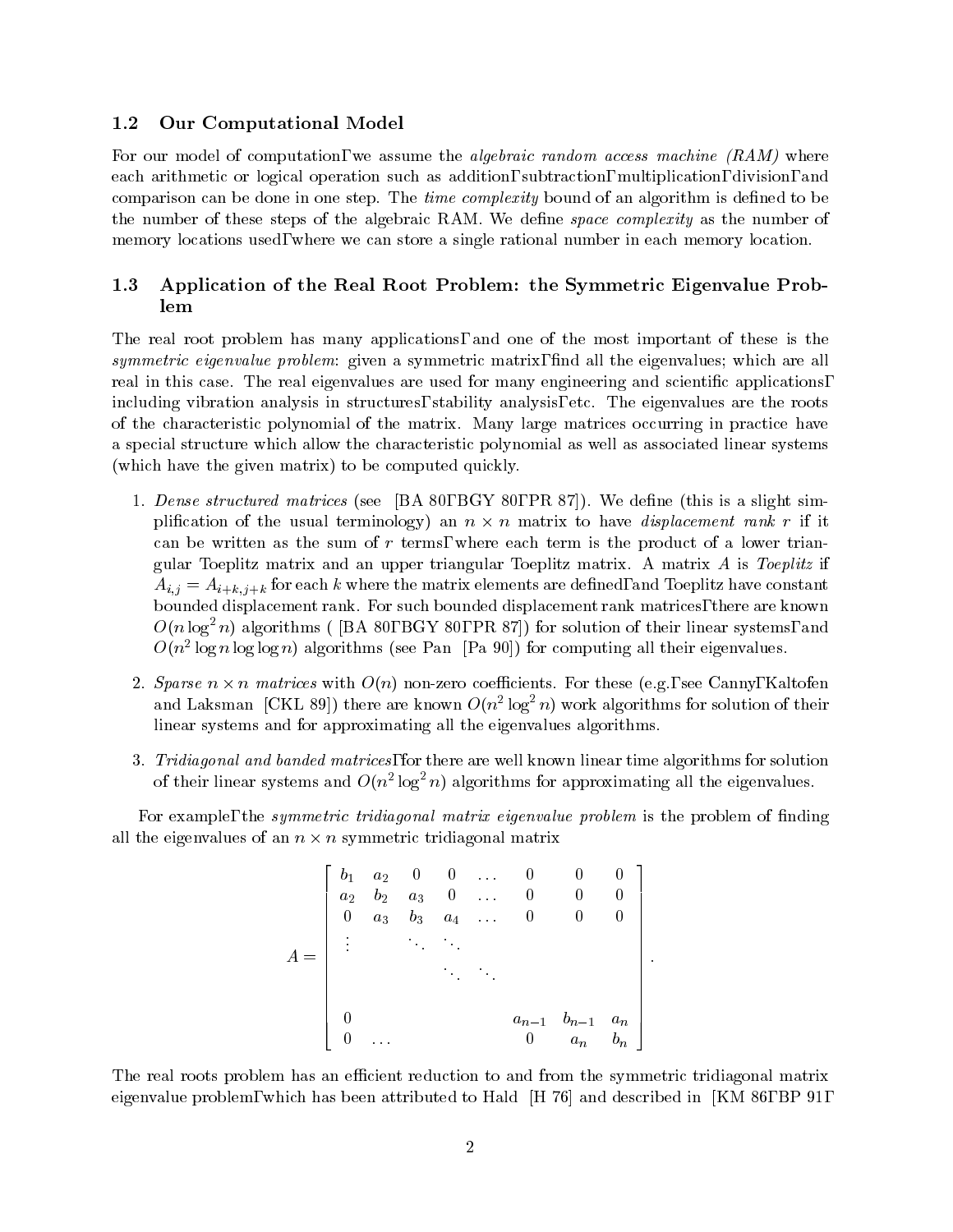BP 92, BG 92 and also by JaJa [J 92], p 428, homework 8.37. (This relationship is well-known among numerical analysts and they are encountered in different computational problems as inverse eigenvalue problems, orthogonal polynomials, Sturm sequences, three-term recurrences, Euclidean scheme and Lanczos algorithm.) This reduction from the symmetric tridiagonal matrix eigenvalue problem for the above matrix  $\vec{A}$  to the real roots problem requires us to compute the characteristic polynomial det  $(\lambda I - A)$ . We sketch here this efficient reduction, with arithmetic cost  $O(n \log^2 n)$ . For each  $i = 1, \ldots, n$  let  $p_i(\lambda) = \det(\lambda I - A^{(i)})$ , where  $A^{(i)}$  is the  $i \times i$  submatrix consisting of the first i rows and the first i columns. Note that  $p_0(\lambda) = 1$ ,  $p_1(\lambda) = \lambda - b_1$ , and  $p_i(\lambda) = 1$  $(\lambda - b_i)p_{i-1}(\lambda) - a_i^*p_{i-2}(\lambda)$ . This recurrence equation (see JaJa [J 92], Heller [H 78]) can be solved for  $p_n(\lambda) = \det (\lambda I - A)$  within arithmetic work  $O(n \log^2 n)$ , or in parallel time  $O(\log^2 n)$ using  $O(n \log n)$  processors.

(The reverse reduction of the polynomial root-finding problem for a polynomial  $f(x)$  to the symmetric tridiagonal matrix eigenvalue problem, performed by means of the Euclidean remainder scheme, can be found in Hald [H 76]. This reverse reduction is used also in [BP 91, BP 92, BG 92, and shown to have Boolean cost  $O(M(n)M(nm) \log n)$ . The arithmetic cost for this reduction can easily be seen to be  $O(n \log^2 n)$ . The Euclidean scheme can be applied to  $f(x)$  and  $f(x)$  or equivalently, to  $f(x)$  and  $g(x)$  where  $f(x_i)g(x_i) > 0$ ,  $f(x_i) = 0$ . The computation of this reduction can be performed by means of the "quotient-tree" procedure of [BT 90] (section 8.1), in fact the 2  $\times$  2 matrices  $s_i$  yield all the quotients and the leading coefficients of the remainders, i.e., the entries of the tridiagonal. Recovering the coefficients of the polynomial, given the entries of the matrix, is described in [BP 91, BP 92, BG 92] (comments after algorithm 3.1.) and this problem can be equivalently solved by means of the technique of [KM 86]).

## 1.4 Previous Algorithms for the Real Root Problem in the Arithmetic Model

Pan [P 89] investigated the complexity of the real root problem in the arithmetic model, achieving processor bounds  $n^2$  with  $O(\log^2 n(\log^2 n + \log b))$  parallel time, but no improvement on his previous sequential bounds for the general root problem. Ben-Or and Tiwari [BT 90] investigated the bit complexity of the real root problem. Bini and Pan [BP 91, BP 92] developed an efficient algorithm (which they view as a matrix reformulation of the Ben-Or and Tiwari [BT 90] algorithm) for the symmetric tridiagonal matrix eigenvalue problem, which has arithemetic time cost  $O(n \log^2 n \log^2 b)$ . Using the known efficient reduction from the real root problem to the symmetric tridiagonal matrix eigenvalue problem described in Subsection 1.3, their resulting real root algorithm has the same arithemetic time cost of  $O(n \log^2 n \log^2 b)$ , thus has time bound  $O(n \log^4 n)$ in the case of precision  $b \leq n^{O(1)}$ . In contrast, our real root algorithm has arithmetic time cost of  $O(n \log^2 n (\log n + \log b))$  and thus  $O(n \log^3 n)$  in the case of precision  $b \leq n^{O(1)}$ .

## 1.5 Definition of Root Splitting and Isolated Intervals

The following technical definitions will be of use in the discussion of root finding techniques below. For any fixed  $\epsilon$ ,  $0 < \epsilon < 1/2$ , an interval [s, s'] on the real line is an  $\epsilon$ -splitting interval for the roots of  $f(x)$  if the interval [s, s'] contains exactly i roots of  $f(x)$ , for some i, where  $\epsilon n \leq i \leq (1-\epsilon)n$  (see Figure 1). The  $\epsilon$ -splitting is *balanced* if  $\epsilon$  is a constant independent of n. For any real  $\alpha, \sigma, \delta > 0$ , an interval  $I = [\alpha - \delta, \alpha + \delta]$  is  $\sigma$ -isolated with respect to the roots of  $f(x)$  if the larger interval  $[\alpha - (1 + \sigma)\delta, \alpha + (1 + \sigma)\delta]$  has no further roots of  $f(x)$  other than those contained already in I (see Figure 2). An interval is well isolated if it is  $\sigma$ -isolated, for  $\sigma \geq \Omega(1/n)$  and is highly isolated if it is  $\sigma$ -isolated, for  $\sigma \geq \Omega(1)$ .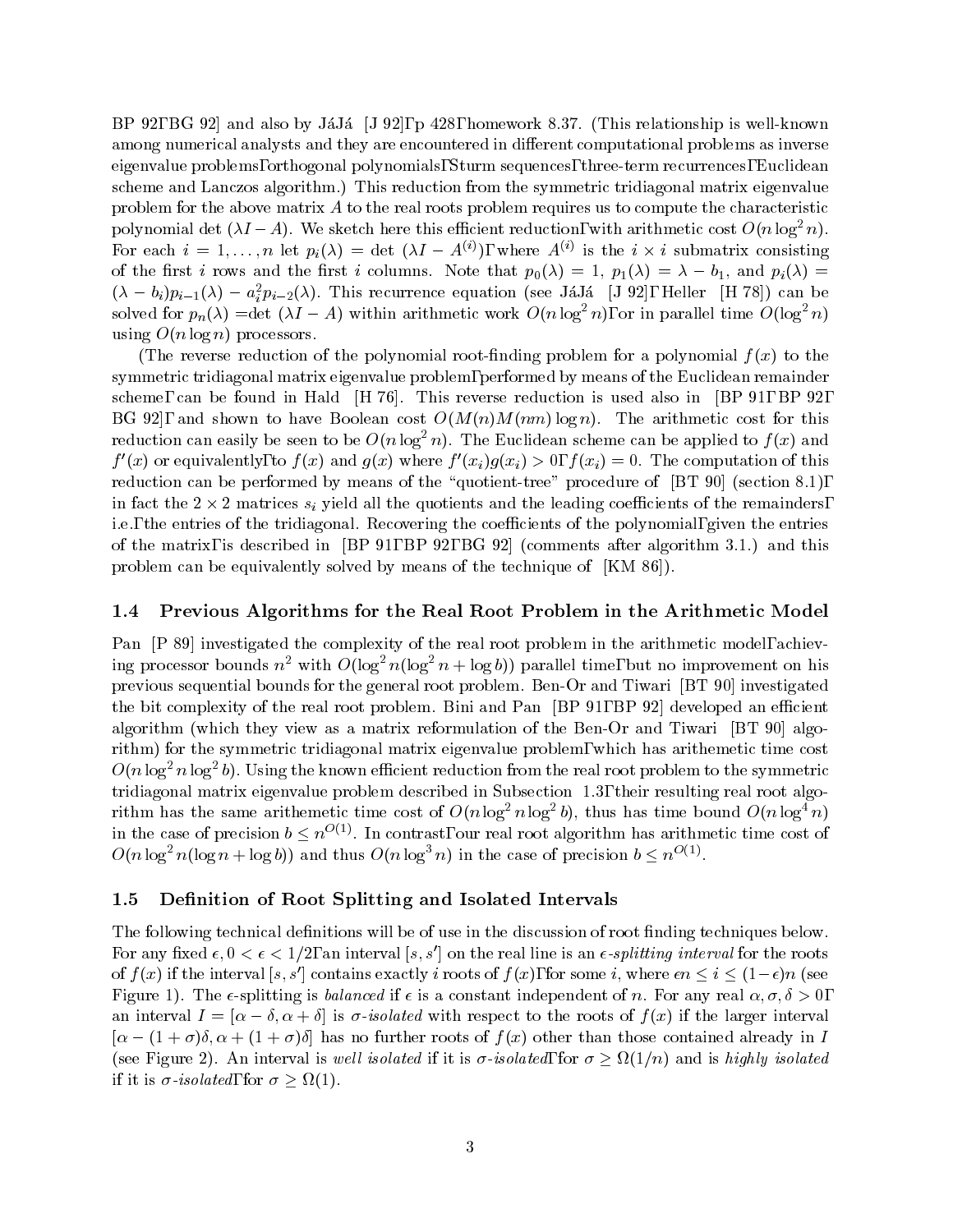## 1.6 Known Techniques used to Solve Root Problems

The techniques used in root finding algorithms (also see the recent text of Mignotte  $[M 92]$  for an excellent survey) are:

- 1. Sturm defined in 1829 a sequence of polynomials known as the Sturm sequence, which can be used for counting the number of roots on interval of the real line. In 1988, Ben-Or, Feig, Kozen and Tiwari [BFK 86] showed that given a polynomial of all  $n$  real roots, a Sturm sequence can be used to find a point on the real line that gives a balanced splitting of the roots into sets whose size is a constant fraction of  $n$  (see Appendix 9.1) In particular, they found a  $1/4$ -splitting interval. This gave them a divide and conquer NC algorithm for the real root problem. Ben-Or and Tiwari [BT 90] gave an efficient implementation of this parallel algorithm for the real root problem in the bit complexity model. Subsequently, Neff  $[N 90]$  generalized this technique to find all the roots in NC in the case where the polynomial has complex roots.
- 2. Geometric techniques for search and exclusion on the complex plane were developed by Lehmer and Weyl (see  $[H 70]$ ) and require analytic mappings (such as translation, deflation and inversion) on the variable of a polynomial which can be efficiently computed by reduction to convolution and thus FFT.
- 3. A method due to Turin in 1968  $[T 68, T 75, T 84]$  (see Appendix 9.3) can be used to determine approximations to the magnitudes of all the roots of a polynomial. Schönhage [S 82] gave an efficient implementation of Turin's method. Turin's method can also be used to determine ifa given point is in the proximity of a root. This method requires at least quadratic time to determine which of  $2n$  points are in the proximity of n roots.
- 4. Schönhage [S 82] developed efficient techniques based on the method of Turin for finding a well isolated interval (which, however, may not be a nontrivial splitting interval). Pan [P 89] gave an algorithm, requiring at least quadratic time, for nding a well isolated, balanced splitting interval.
- 5. An algorithm known as Graeff's Method, (see  $[H 70]$  and Appendix 9.3) but which is actually due to Dandelin, 1826, can be used to separate the roots by repeated powering while still maintaining the same degree. Graeff's Method can be used to find a highly isolated splitting interval. After the roots are determined in the powered polynomial then the roots must be extracted for the original polynomial, requiring  $2n$  root proximity tests.
- 6. It was shown in the early 1800s (also see Henrici [H 74]) that the Cauchy contour integration formula gives the power sums of the roots within the integration contour. Schonhage [S 82] showed that if the roots are highly isolated and thus sufficiently far from the contour, then the contour integration can be done by reduction to DFT. This gives a relatively low precision approximation to the power sums (see Appendix 9.4). (Also, even if the roots are not sufficiently far from the contour, the contour integration can still be done within appropriate accuracy by careful choice of the discrete points used to approximate the contour integral; see Ben-Or, Feig, Kozen and Tiwari [BFK 86], and Neff [N 90].)
- 7. The coefficients of a factored polynomial can be efficiently determined from the power sums by use of a triangular linear system known as Newton's identities (see Appendix 9.5), which have constant displacement rank [BP 86]. Thus a polynomial can be split into two factor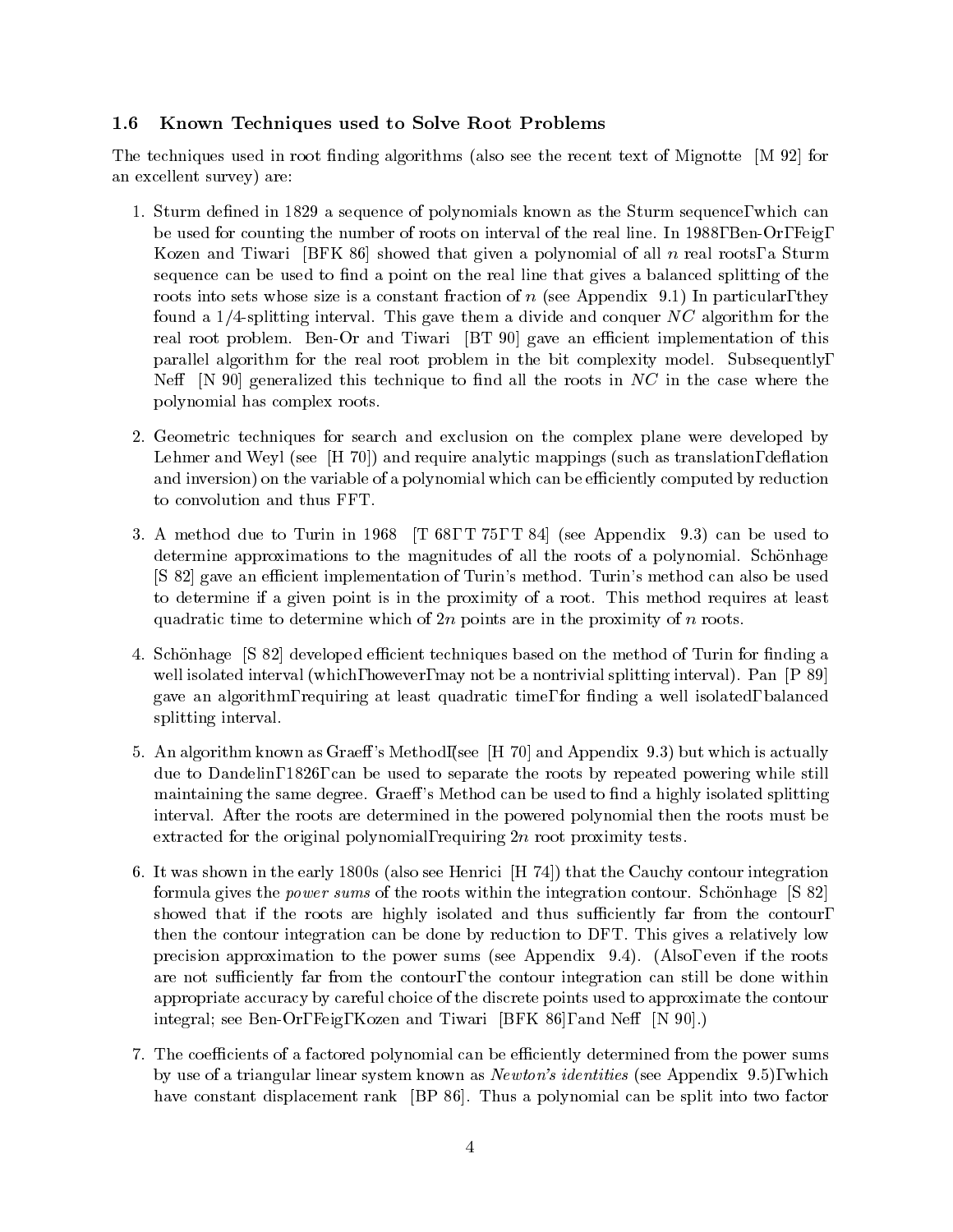polynomials by Cauchy contour integration followed by solution of a triangular linear system with constant displacement rank.

8. Newton's iteration method (see Appendix 9.6) for finding a root within high accuracy from an approximation with low accuracy was analyzed in the average case in the works of Smale [S 81, S 85, S 86] and Shube, Smale [SS 85, SS 86], and can be efficiently applied to improve the precision of approximations to all roots by use of multipoint evaluation. Also, Newton's iteration method was used by Schonhage [S 82] to exponentially improve the accuracy of polynomial splitting.

#### $1.7$ Organization of this paper

Section 1, the introduction, defines the root finding problem, discusses related history and previous work, looks at application to the symmetric eigenvalue problem, and examines known techniques used to solve root problems.

Section 2 presents some preliminary results for arithmetic on polynomials, translation, de flation, and inversion operations on polynomials, reduction to simplified root finding problems, bounds on roots (root separation), and bounded precision polynomial approximation.

Then we present two improved algorithms for basic subproblems required by our real root algorithm. Section 3 gives an improved algorithm for finding a well-isolated  $\epsilon$ -splitting interval. Section 4 gives an improved algorithm for fast root proximity verification.

Section 5 presents our real root algorithm.

Section 6 describes applications of the real root problem to the symmetric eigenvalue problem in sparse and structured matrices. Finally, sections 7 and 8 are the conclusion and acknowledgments.

In addition, the Appendix Section 2 provides brief descriptions of some known complexity results for various subproblems encountered in finding real roots; their algorithms are used as subroutines by our real root algorithm. Subsection 9.1 deals with Sturm sequences and root isolation, while Subsection 9.2 deals with approximating the magnitudes of all the roots. Subsection 9.3 discusses obtaining a highly isolated interval by polynomial powering, while Subsection 9.4 discusses FFT approximations to contour integrals. Subsection 9.5 describes polynomial splitting using the Newton identities. Subsection 9.6 deals with high accuracy polynomial splitting using Newton iteration.

## 2 Preliminaries: Discussion of Known Results

## 2.1 Arithmetic on Polynomials

Here we describe known results that will be used in our real root finding algorithm.

All the polynomials considered in this paper are assumed univariate unless otherwise indicated. The following are well known results (see [AHU 74])

**Lemma 2.1** There is an  $O(n \log n)$  time algorithm for multiplication and division of two polynomials.

**Lemma 2.2** There is an  $O(n \log^2 n)$  time algorithm for computing the n point evaluation and also greatest common divisor(gcd) of two polynomials.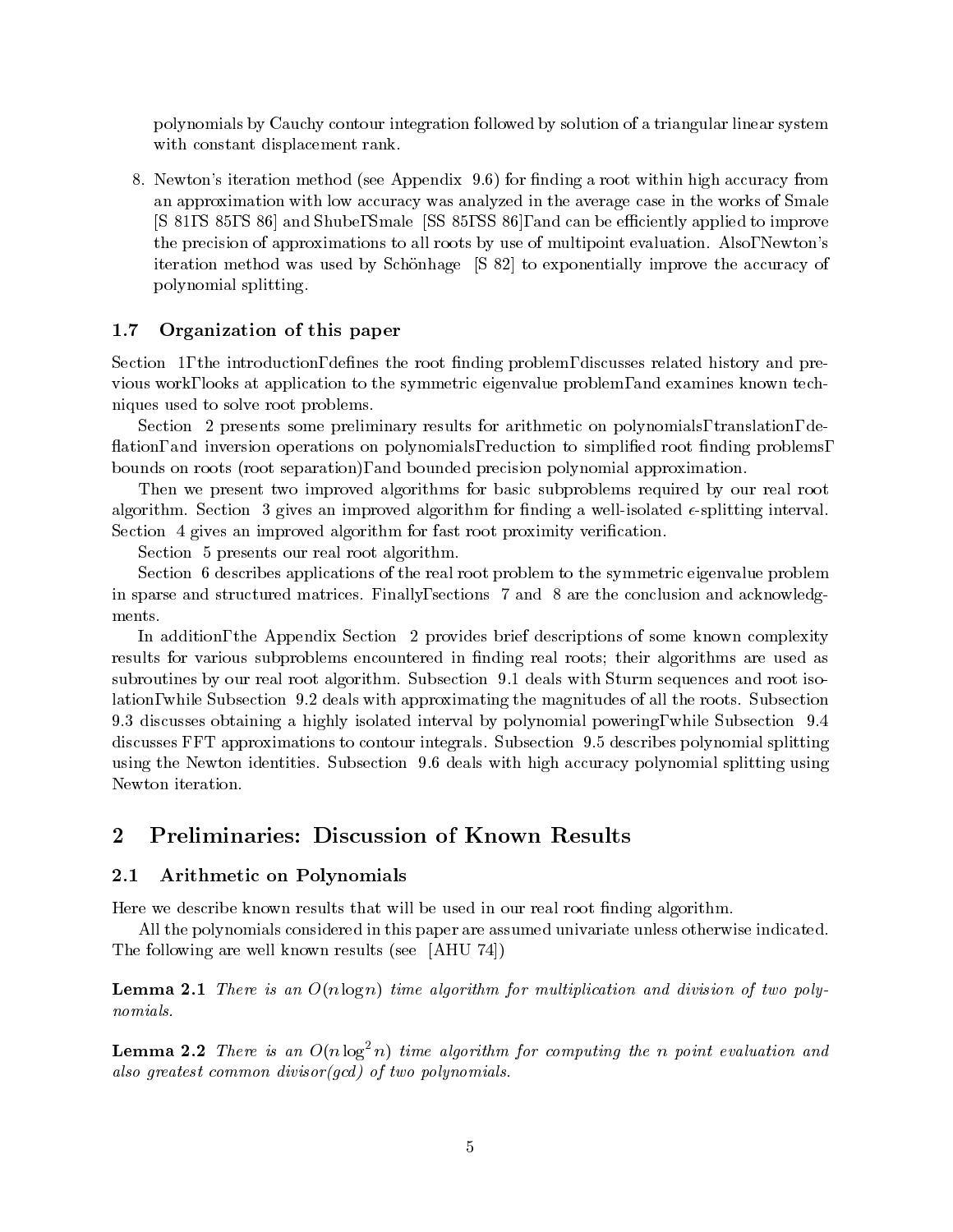## 2.2 Translation, Deflation and Inversion Operations on Polynomials

There are efficient algorithms for analytic mappings such as translation, deflation, inversion, etc. of a polynomial. These will be used in our root finding algorithm. Let  $f(x)$  be a polynomial of degree  $n$ . In each of these operations we wish to compute, without loss of precision, the coefficients of the new polynomial given the coefficients of the original polynomial.

**Lemma 2.3** There is an  $O(n \log n)$  time algorithm for the variable translation mapping  $x \mapsto$  $x - \alpha$ , for real  $\alpha$ , resulting in translated polynomial  $g(y) = f(y - \alpha)$ .

**Lemma 2.4** There is an  $O(n)$  time algorithm for the variable deflation mapping  $x \mapsto x/\alpha$ , for real  $\alpha$ , resulting in polynomial  $g(y) = f(y/\alpha)$ .

**Lemma 2.5** There is an  $O(n)$  time algorithm for the variable inversion mapping  $x \mapsto 1/x$ , for real  $\alpha$ , resulting in translated polynomial  $g(y) = y^n f(1/y)$ .

## 2.3 Reduction to Simplied Root Finding Problems

Here we review classical techniques for reduction to simplified root finding problems. A polynomial  $f(x)$  is monic if its highest order coefficient is 1, so it can be written  $\prod_{i=1}^{n} (x - r_i)$  where the  $r_i$ are the roots. Obviously, any polynomial can be made monic by dividing out the highest order coefficient without altering the roots. Also, any polynomial with rational coefficients can obviously be made into a polynomial with integer coefficients by simply multiplying the denominators of the rational coefficients.

Given a univariate polynomial  $f(x)$  of degree n with complex coefficients, we can construct a polynomial  $f(x)f_-(x)$  (where the coefficients of  $f_-(x)$  are the complex conjugates of the coefficients of  $f(x)$  of degree 2n with real coefficients containing all the roots of  $f(x)$ , thus efficiently reducing the problem of root finding in complex polynomials to the problem of root finding in polynomials with real coefficients.

A simple root r of a polynomial  $f(x)$  is a root with no multiplicity. Given a univariate polynomial  $f(x)$  of degree n with n' distinct zeros, we can construct a polynomial  $\frac{f(x)}{gcd(f(x),f'(x))}$ with exactly the same distinct  $n'$  roots but no multiplicities, thus efficiently reducing the problem of root finding in polynomials with multiple roots to the problem of root finding in polynomials with only simple roots.

Thus, throughout this paper we generally assume the given polynomial  $f(x)$  is monic and has only integer coefficients and simple roots, say  $r_{1}$  ,  $r_{2}$  ,  $r_{3}$  ,  $r_{4}$  ,  $r_{5}$ 

#### 2.4 Bounds on Roots: Root Separation

The root separation of a polynomial is the minimum distance between any two distinct roots. Mahler ([M 64]) proves:

Lemma 2.6 The minimum root separation of a polynomial of degree n and coefficient log-precision m is lower bounded by  $\sqrt{3}n^{-(n+2)/2}2^{-m(n-1)} \leq 2^{-(2n\log n+mn)}$ .

Cauchy in 1929 (see Barbeau [B 80],p 180, and Householder, 1970 [H 70]) showed that the maximum magnitude of any root of a monic polynomial is upper bounded by the sum of the magnitudes of it's coefficients. The resulting root bounds can be tightened if the polynomial has integer coefficients (Householder, 1970 [H 70], [BFK 86]).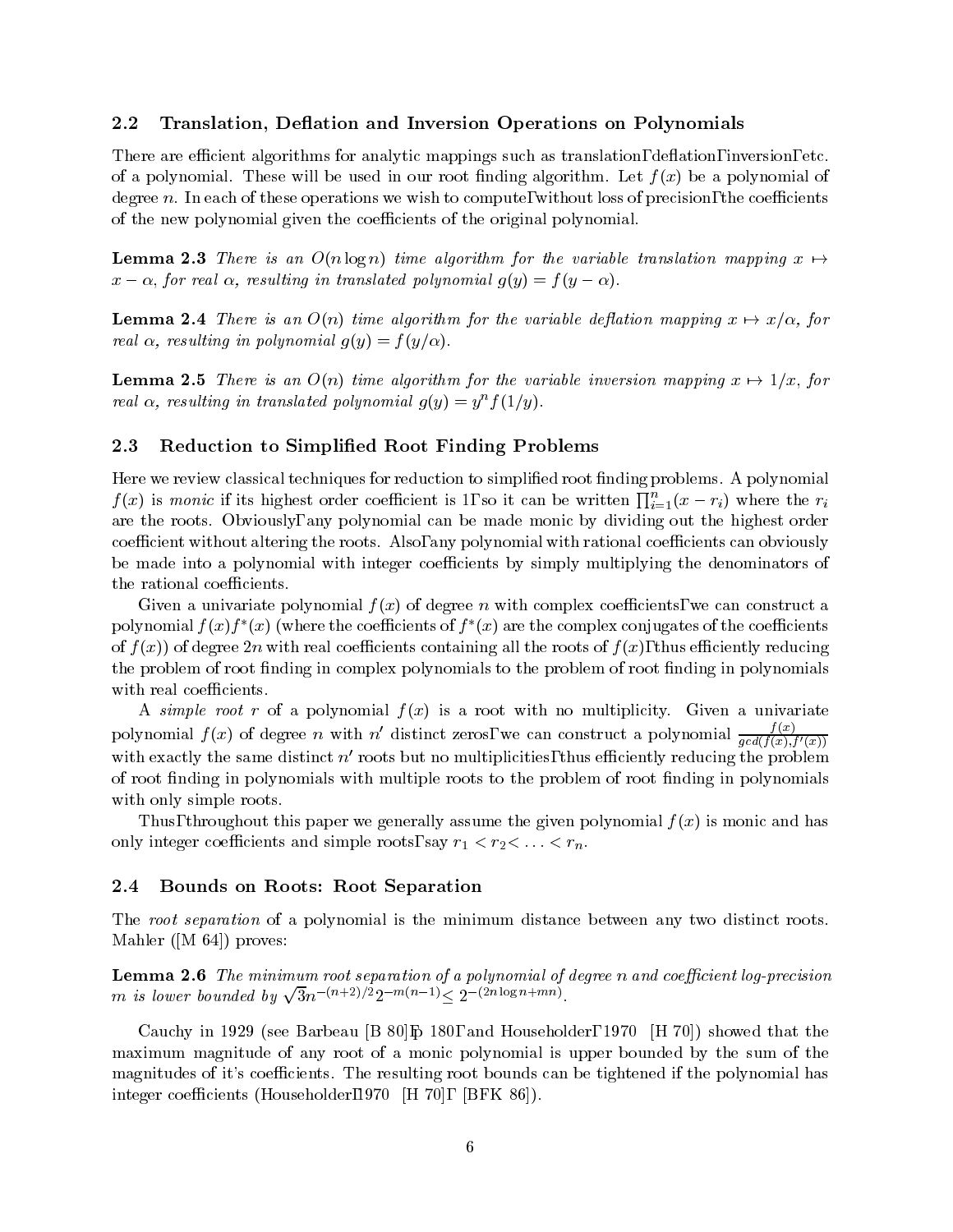**Lemma 2.7** Given a polynomial of degree n with coefficient log-precision m, the maximum magnitude of any root is  $\leq n2^m$ . Also, if the polynomial has integer coefficients, then the maximum magnitude of any root is  $\leq 2^m + 1$ .

## 2.5 Bounded Precision Polynomial Approximation

The following can be proven using the fact that a polynomial with real coefficients has roots which are either real or complex conjugate pairs.

**Lemma 2.8** ( [BFK 86]) Given a polynomial  $f(x)$  of degree n with real coefficients with log $p$ recision ni, let  $\rho(x)$  be an approximation of  $\rho(x)$  up to log-precision  $\pi$ , that is, the coefficients of f (x) ather from the coefficients of f (x) by at most  $2^{-\alpha}$ , where  $\pi > n(n+m+\mu+2\log n+2).$ The roots of  $f(x)$  affer from the roots of  $f(x)$  by at most  $2^r$ .

**Lemma 2.9** (Householder, 1970 [H 70], [BFK 86]) If the minimum root separation of  $f(x)$  is  $>$  2  $\degree$  and  $f(x)$  has all aistinct real roots, then so does  $f(x)$ .

The following Lemmas are due to Schonhage [S 82], and Ben-Or, Feig, Kozen and Tiwari, 1986 [BFK 86].

**Lemma 2.10** Given a monic polynomial  $f(x)$  of degree n with coefficient log-precision m, and suppose  $f_1(x), \ldots, f_n(x)$  are monic polynomials such that the polynomial  $f(x) - \prod_{i=1}^n f_i(x)$  has  $-1$ degree  $n-1$  and coefficient log-precision  $\pi = n(m+\mu+2\log n+4)$ , then  $f_1(x),...,f_n(x)$  need to  $have at most coefficient log-precision nm.$ 

**Lemma 2.11** Given a monic polynomial  $f(x)$  of degree n with coefficient log-precision m, and suppose  $f_1(x),...,f_n(x)$  are the approximate linear factors of  $f(x)$  using log-precision  $O(n(\log n+$  $(m+\mu)),$  then the coefficient size of  $f(x)-\prod_{i=1}^nf_i(x)$  is  $< 2^{-\mu}.$ i=1

## 3 Finding A Well-Isolated  $\epsilon$ -Splitting Interval

Recall the definitions for  $\sigma$ -isolated and well isolated intervals as well as balanced splitting intervals as given in Subsection 1.5. The following is an improvement of Pan's [P 89] quadratic time algorithm for finding a well isolated balanced splitting interval.

**Lemma 3.1** There is an  $O(n \log^2 n)$  algorithm given a 1/4-splitting point, for finding a  $\sigma$ -isolated  $1/6$ -splitting interval for the n real roots of  $f(x)$ , where  $\sigma = 2/((1 + \theta)n)$ , for any constant  $\theta > 0$ .

#### Proof:

Let  $\overline{a}$  the results of  $\overline{a}$  and  $\overline{a}$  is the natural methods of  $\overline{a}$ logorithm. Compute by Lemma 9.4 a rational s which is a  $1/4$ -splitting point for the roots of  $f(x)$ . Construct the shifted polynomial  $g(y) = f(y - s)$ . (Note: the purpose of shifting by s is to insure the root distances are determined from  $s$  rather than 0. Also, note that it suffices for us to find a splitting interval for the shifted polynomial  $g(y)$ , since for any interval containing k roots of  $g(y)$  the corresponding interval shifted by s contains k roots of  $f(x)$ .) Compute by Lemma 9.6 the approximate root magnitudes of  $g$  (g), giving for each is  $\equiv$  1; : : : : : : = =  $\equiv$   $\equiv$   $\equiv$   $\equiv$ upper bound  $U_i = L_i(1+\gamma)$  of the distance from s of each root  $r_i$  of  $f(x)$  :  $L_i \le |r_i - s| \le U_i,$ with  $L_1 \leq L_2 \leq \ldots \leq L_n$ . Let  $U_0 = 0$ . We will consider the gaps between consecutive bounding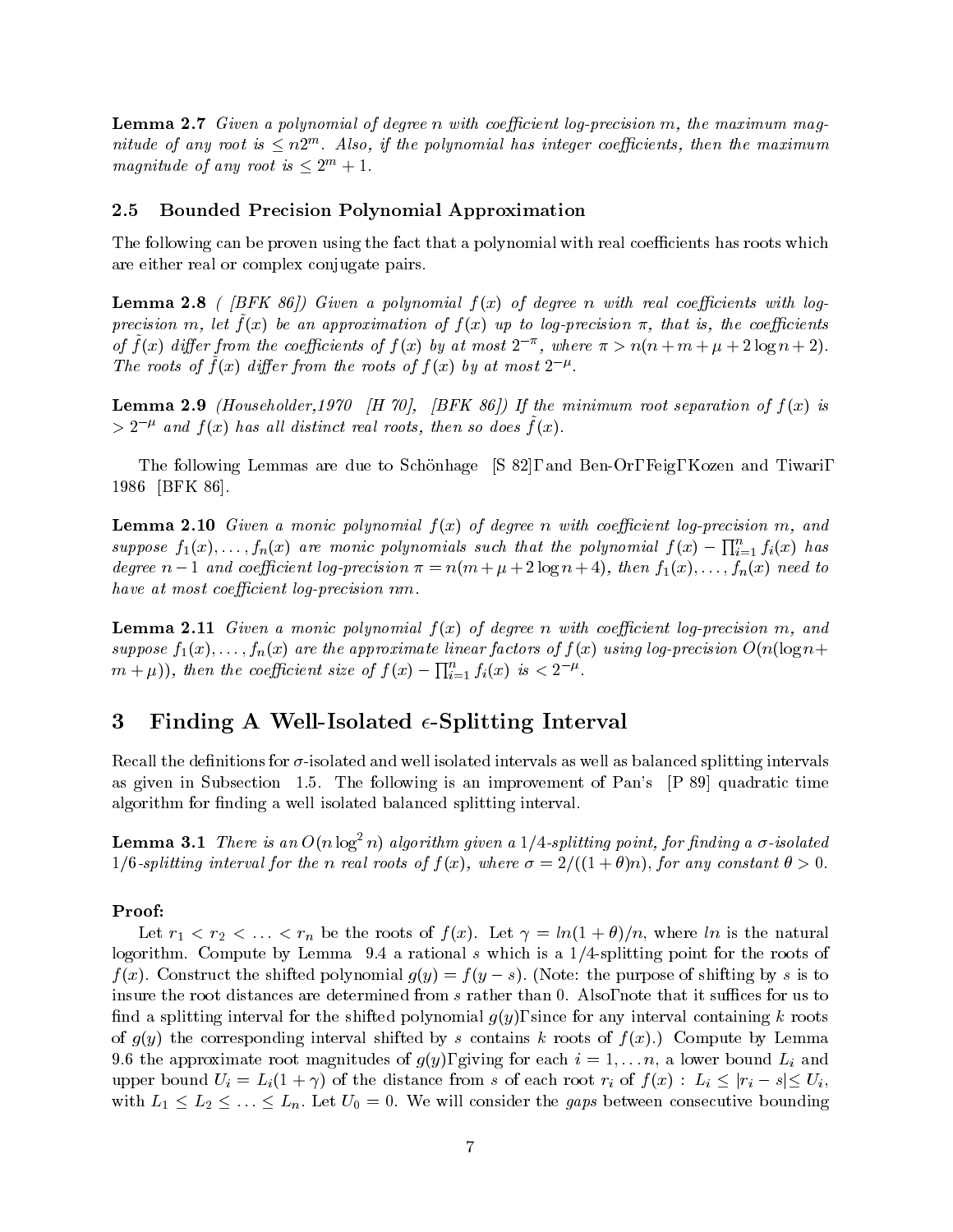intervals for the roots of gap in the roots of gap interval  $U$  interval  $U$  interval  $U$  is  $U$  and  $U$  and  $U$  and  $U$  and  $U$  and  $U$  and  $U$  and  $U$  and  $U$  and  $U$  and  $U$  and  $U$  and  $U$  and  $U$  and  $U$  and  $U$  and otherwise the empty interval of length 0. The length of gap t is  $G_i = max(0, L_{i+1} = U_i)$  for  $0 \le i \le n - 1$  and let the length of gap n be  $G_n = \infty$ . We say gap k dominates gaps i,..., j, for  $i \leq j$ , if gap k has the largest length among these gaps  $i, \ldots, j$ .

**Claim**: Suppose for  $k + 1 \leq k'$ , gap k dominates gaps  $0, \ldots, k'-1$ , but  $k' = n$  or gap k does not dominate the gap  $\kappa$  . If there are exactly  $R$  roots of  $g(y)$  of magnitude at least  $L_{k+1}$  and at most  $U_{k'}$ , where  $\epsilon n \leq R$  and  $\epsilon < 1/2$ , then one of

$$
I^+=[L_{k+1},U_{k'}],I^-=[-U_{k'},-L_{k+1}]
$$

is a  $\sigma$ -isolated  $\epsilon/2$ -splitting interval for  $g(y)$ . If there are exactly R' roots of  $g(y)$  of magnitude at least  $L_{k+1}$  and at most  $U_n$ , where  $\epsilon' n \leq R' \leq (1-\epsilon')n$  and  $\epsilon' \leq 1/2$ , then one of

$$
I'=[-U_k,U_{k'}],I''=[-U_{k'},U_k]
$$

is a  $\sigma$ -isolated  $\epsilon$  /2-splitting interval for  $q(y)$ , where  $\sigma = 2/(1 + \sigma)n$ ).

#### Proof:

In accordance with the assumptions of the claim, we have  $G_k \geq G_i$  for each  $i = 0, \ldots, k'-1$ . For each  $i = k + 1, \ldots, k' - 1$ , we have the recurrence equation:  $U_{i+1} \leq (U_i + G_k)(1 + \gamma)$ , giving the bound

$$
U_{k'} \leq G_k \sum_{i=1}^{k'} (1+\gamma)^i \leq n G_k (1+\gamma)^n \leq n G_k (1+\theta)
$$

since  $(1+\gamma)^{(1/\gamma)} \leq e$  and

$$
(1+\gamma)^n \le (1+\gamma)^{(1/\gamma)(\gamma n)} \le e^{\gamma n} \le 1+\theta
$$

for  $\gamma = \ln(1+\theta)/n$ . Thus we have

$$
|I^+| = |I^-| \le U_{k'} - U_k \le U_{k'} \le nG_k(1+\theta) \le G_k/(2\sigma),
$$

for  $\sigma = 2/( (1 + \sigma) n)$ , so the intervals  $I_+, I_-$  each have radius

$$
\delta = |I^+|/2 = |I^-|/2 \le G_k/(2\sigma).
$$

Also we have

$$
|I'| = |I''| \leq 2U_{k'} \leq 2nG_k(1+\theta) \leq G_k/\sigma,
$$

so the intervals  $I',I''$  each have radius  $\delta' = |I'|/2 = |I''|/2 \leq G_k/\sigma,$  where  $\delta' \geq \delta.$  Hence  $G_k \geq \sigma \delta',$ so the intervals  $[U_{k'}, U_{k'} + \sigma \delta'], [-U_{k'} - \sigma \delta', -U_{k'}],$ 

$$
[L_{k+1}-\sigma\delta',L_{k+1}],[-L_{k+1},-L_{k+1}+\sigma\delta']
$$

contain no roots (see figure 4). Thus each of the intervals  $I^+, I^-, I^-, I^-$  are surrounded by empty intervals of size  $\sigma\delta' \geq \sigma\delta$  containing no roots, so it follows that each of these intervals are  $\sigma$ is contract suppose there are exactly R roots of man $O$  and at least  $M+1$  and at most Uk0 , where  $\epsilon$  $\epsilon n \leq R$  for  $\epsilon < 1/2$ . By the pigeon hole principal, either (i) at least  $R/2$  of these R roots are non-negative or (ii) at least  $R/2$  of these R roots are non-positive. If  $R \leq (1 - \epsilon)n$ , then one of the intervals  $I^+$  or  $I^-$  has at least  $R/2 \geq (\epsilon/2)n$  roots and at most  $R \leq (1 - \epsilon)n$  roots of  $g(y)$ . Else if  $R > (1 - \epsilon)n$ , then one of the intervals  $I^+$  or  $I^-$  has at least  $R/2 \ge (1 - \epsilon)n/2$  roots and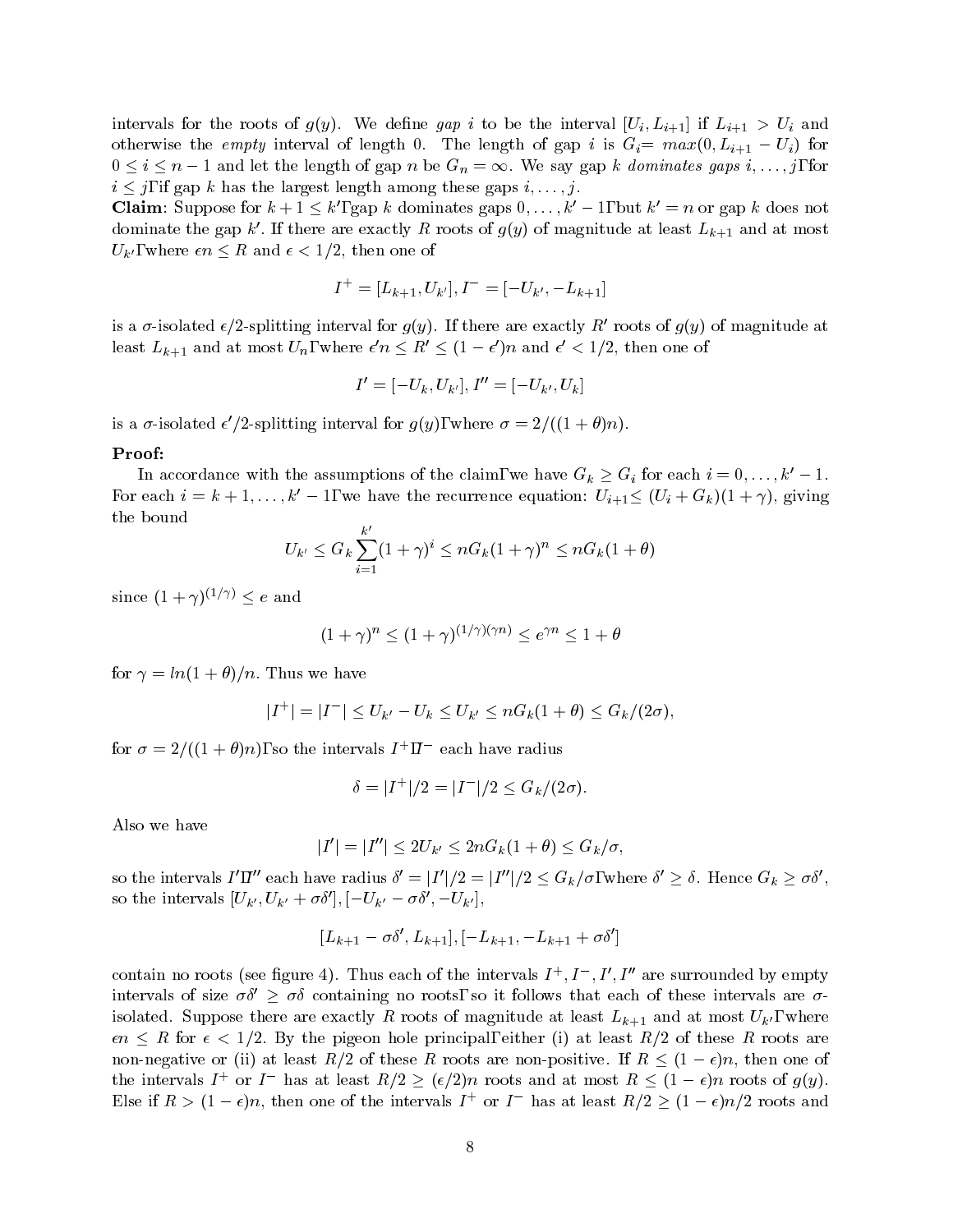(since s is a 1/4-splitting point, both  $[-\infty, s]$  and  $[s,\infty]$  have at most  $3n/4$  roots each) at most  $3n/4$  roots of  $g(y)$ . Since  $\epsilon/2 \leq 1 - 3/4 = 1/4$  for  $\epsilon < 1/2$ , we conclude in either case that one of the intervals  $I + 0I$  is a  $\sigma$ -isolated  $\epsilon / 2$ -splitting interval of  $q(y)$ .

Now suppose there are exactly  $R_1$  roots of magnitude at least  $L_{k+1}$  and at most  $U_n$ , for  $\epsilon' n \leq R' \leq (1-\epsilon')n$  and  $\epsilon' < 1/2$ . By the pigeon hole principal, either (i) at most  $R'/2$  of these R' roots are non-negative or (ii) at most  $R'/2$  of these R' roots are non-positive. Then one of the intervals I' or I'' has at least  $n-R' \geq \epsilon' n$  roots and at most  $R'/2 + (n-R') = n - R'/2 \leq (1-\epsilon'/2)n$ roots. Since  $\epsilon' \geq 1 - (1 - \epsilon'/2) = \epsilon'/2$ , we conclude one of the intervals I' or I'' is a  $\sigma$ -isolated  $\epsilon$  /2-splitting interval of  $q(y)$ . This completes the proof of the Claim.

We will use the above claim to complete our proof of Lemma 3.1 as follows. Fix a gap  $k_1$ , for  $0 \leq k_1 \leq \lfloor 2n/3 \rfloor$ , which dominates gaps  $0,\ldots,\lfloor 2n/3 \rfloor$ . Let  $k_2$  be the minimum number  $> \lfloor 2n/3 \rfloor$ . such that gap  $k_1$  does not dominate the gap  $k_2$ , but dominates the gaps  $\lfloor 2n/3 \rfloor + 1, \ldots, k_2 - 1$ (note that if gap  $k_1$  dominates all the gaps  $\lfloor 2n/3 \rfloor + 1,\ldots,n - 1$ , then  $k_2 = n$ ).

CASE 1. Consider the case that  $k_1 \leq \lfloor n/3 \rfloor$ . Let  $I^+ = [L_{k_1+1}, U_{k_2}], I^- = [-U_{k_2}, -L_{k_1+1}].$ Since there are R roots of magnitude at least  $L_{k_1+1}$  and at most  $U_{k_2}$ , where  $n/3 \leq R$ , all the requirements in first part of the claim are satisfied for  $\epsilon = n/3$ , so either I  $^+$  or I  $^-$  is  $\sigma$ -isolated  $1/6$ -splitting interval.

CASE 2. Next consider the case that  $k_1 > \lfloor n/3 \rfloor$ . Let  $I' = \lfloor -U_{k_2}, U_{k_1} \rfloor, I'' = \lfloor -U_{k_1}, U_{k_2} \rfloor$ . Since there are R' roots of magnitude at least  $L_{k_1+1}$  and at most  $U_n$ , where  $n/3 \leq R' \leq 2n/3$ , an the requirements in the second part of the claim are satisfied for  $\epsilon \equiv n/3,$  so either I or I is  $\sigma$ -isolated 1/6-splitting interval.

In either case, we can determine which interval to use by applying Lemma 9.3.

П

## 4 Fast Root Proximity Verification

Note that there may be two real N-th roots of a real number, for  $N \geq 2$ . Thus, to apply Lemma 9.7, we need a way to test, given a real point, whether it is close to a root of  $f(x)$  Pan [P 87, P 89] utilized a costly proximity test que to Turin requiring  $\Omega(n \log^2 n)$  time per test, and a total time of  $\Omega(n^2 \log^2 n)$  time for the 2n tests. The following improves on Turin's test:

**Theorem 4.1** Let  $f(x)$  be a polynomial of degree n with all real roots and with real coefficients of log-precision m. Let S be a set of real points where we wish to test which points are within a given sufficiently small distance  $2^{-\pi}$  of a root of  $f(x)$ , where  $\pi = O(n(\mu + n + m))$ . Then all these tests can be done in time  $O(n \log^2 n)$ .

#### Proof:

We reduce the task to multipoint evaluation, for which there are  $O(n \log^2 n)$  time algorithms (Lemma 2.2).

**Lemma 4.1** Given a polynomial  $f(x)$  of degree n with all real roots and coefficient log-precision m, if we find a real  $\alpha$  such that  $|f(\alpha)| < 2^{-\tau}$ , for sufficiently large  $\tau$ , then the closest distance  $\Delta_n$ , for such that is not such that is not such that is not such that is not such that is not such that  $\mathbf{u}_i$ from  $\alpha$  to a root of f(x) is at most 2 for  $n = 1$  and at most  $nz$  is the extra for  $n > 1$ .

#### Proof: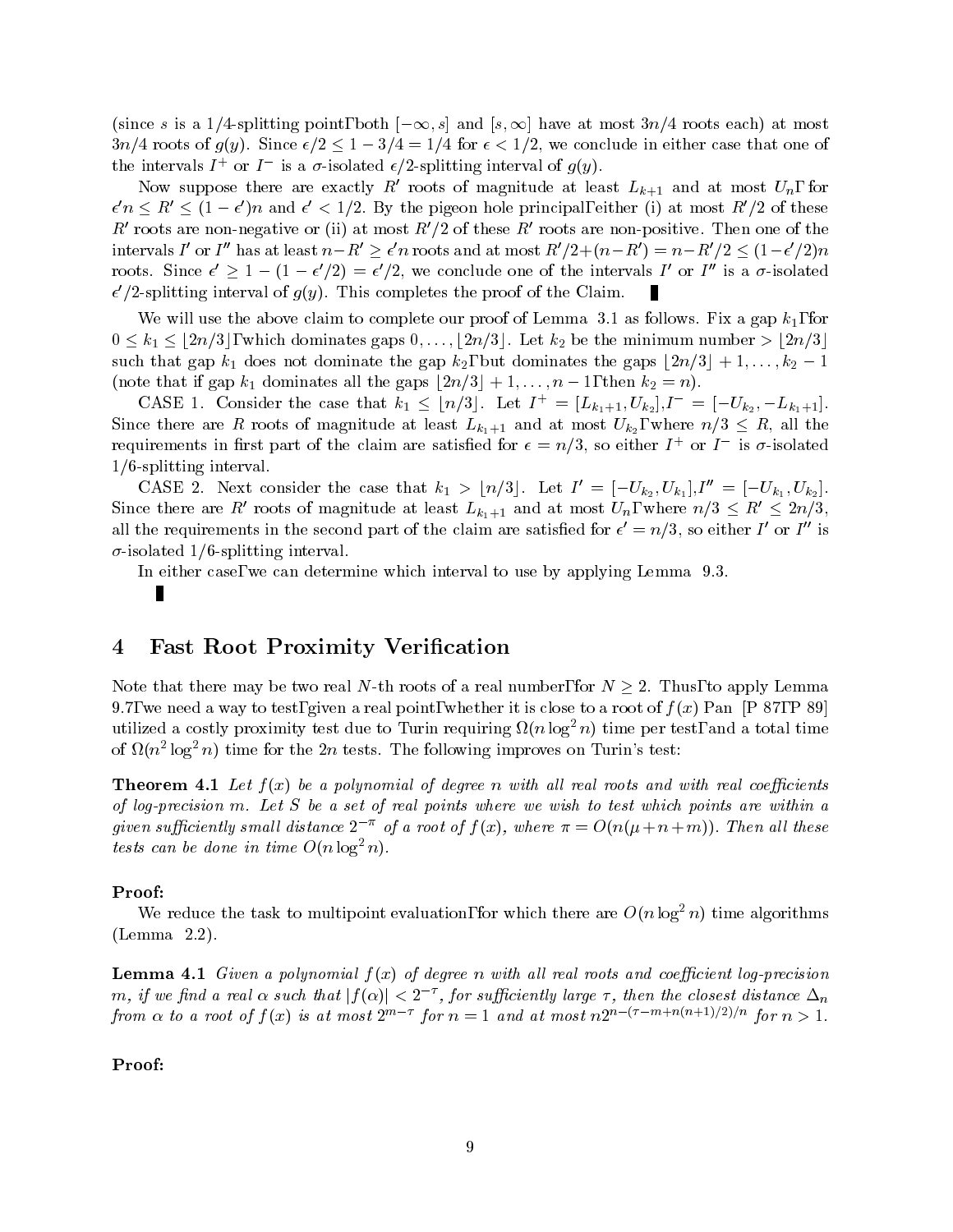For fixed  $m, \beta \geq 1$ , we show by induction on n that if  $\alpha$  is further than  $\Delta_n = n2^{n-\beta}$  from a root of  $f(x)$  then  $|f(\alpha)| > 2^{-\tau_n}$  for  $\tau_1 = \beta + m - 1$  and  $\tau_n = n\beta + m - n(n + 1)/2$  for  $n > 1$ (see Figures 6.1,6.2,6.3).

In the base case  $n=1,$   $f(x)=c_0+c_1x$  is a linear function with  $c_1\neq 0,$  so  $|f'(x)|=|c_1|\geq 2^{1-m}.$ Thus  $|f(x)|$  grows by a rate of at least  $2^{-m}$ , so  $|f(\alpha)| \ge |c_1|\Delta_1 \ge 2^{-m}2^{1-\beta} \ge 2^{-\tau_1}$ , for  $\tau_1 = \beta+m-1$ .

Now consider an  $f(x)$  of arbitrary degree  $n > 1$ . Since we have assumed that  $f(x)$  has real coefficients and all roots are real, by Rolle's result (Lemma 9.2), the roots of  $f'(x)$  are all real and they strictly interleave the roots of  $f(x)$ . Choose r to be the root of  $f(x)$  either just below  $\alpha$  or just above  $\alpha$ , such that  $f'(x)$  is not zero between  $\alpha$  and r. Let I be the interval between  $\alpha$ and r, not containing r but containing  $\alpha$ . Thus, there are at most two roots, say  $r_1, r_2$  of  $f$  (x) where  $r_1, r_2$  are not on I but are of distance  $\leq \Delta_{n-1}$  from a point on I. Let I' be the points of I of distance  $\geq \Delta_{n-1}$  from a root of  $f'(x)$ . Note that

$$
|I'| \geq \Delta_n - 2\Delta_{n-1} > n2^{n-\beta} - (n-1)2 \cdot 2^{(n-1)-\beta} \geq 2^{n-\beta}(n-(n-1)) \geq 2^{n-\beta}.
$$

Since  $f'(x)$  has degree  $n-1$ , by the induction hypothesis,  $|f'(x)| \geq 2^{-\tau_{n-1}}$  for all  $x \in I$  of distance  $\geq \Delta_{n-1} = (n-1)Z$  and  $r_1$  or  $r_2$ . Thus

$$
|f(\alpha)| \geq 2^{-\tau_{n-1}}|I'| \geq (2^{-\tau_{n-1}})(2^{n-\beta}) \geq 2^{n-\beta-\tau_{n-1}} \geq 2^{-\tau_n},
$$

for  $n_n$ , requiring  $n_n$  to satisfy the recurrence equation  $n_n = n_{n-1} + p - n$  for  $n > 1$ , and  $n_1 = p + m - 1$ . This gives

$$
\tau_n = \tau_1 + \sum_{i=2}^n (\beta - i) = (\beta + m - 1) + ((n - 1)\beta + 1 - n(n + 1)/2)
$$

$$
= n\beta + m - n(n + 1)/2 \quad \text{for} \quad n > 1. \quad \blacksquare
$$

## 5 Our Real Root Algorithm

In the following, we assume the input polynomial  $f(x)$  is monic, has degree n, with each coefficient given within log-precision  $m$ , and we wish to approximate all the roots within given log-precision  $\mu$ . Our main result is

Theorem 5.1 There is an algorithm for the real root problem which has arithmetic time cost  $O(n \log^2 n(\log n + \log b))$ , where  $b = m + \mu$ , using arithmetic steps.

## Proof:

We will use all the techniques given in Sections 2, 3, and 4 as subroutines for our real root finding algorithm. Because of the large number of details of our Real Root Algorithm, we will present it in three stages of increasing detail and complexity.

A Naive Version of our Real Root Algorithm is summarized below:

**INPUT** A monic polynomial  $f(x)$  with degree n and log-precision m.

**OUTPUT** A set S of n rationals approximating the roots of  $f(x)$  within log-precision  $\mu$ .

Goal: Split polynomial  $f(x) = f_1(x)f_2(x)$  into factors  $f_1(x), f_2(x)$  where  $deg(f_1(x)) \geq \epsilon n$ ,  $deg(f_2(x)) \leq (1 - \epsilon)n$ , for constant  $\epsilon, 0 < \epsilon < 1$ .

- 1. Get a high accuracy approximation to factors  $f_1(x)$ ,  $f_2(x)$  with error  $\leq 2^{-\pi}$ .
- 2. Recursively factor  $f_1(x)f_2(x)$ , with error  $\leq 2^{-\pi}$ .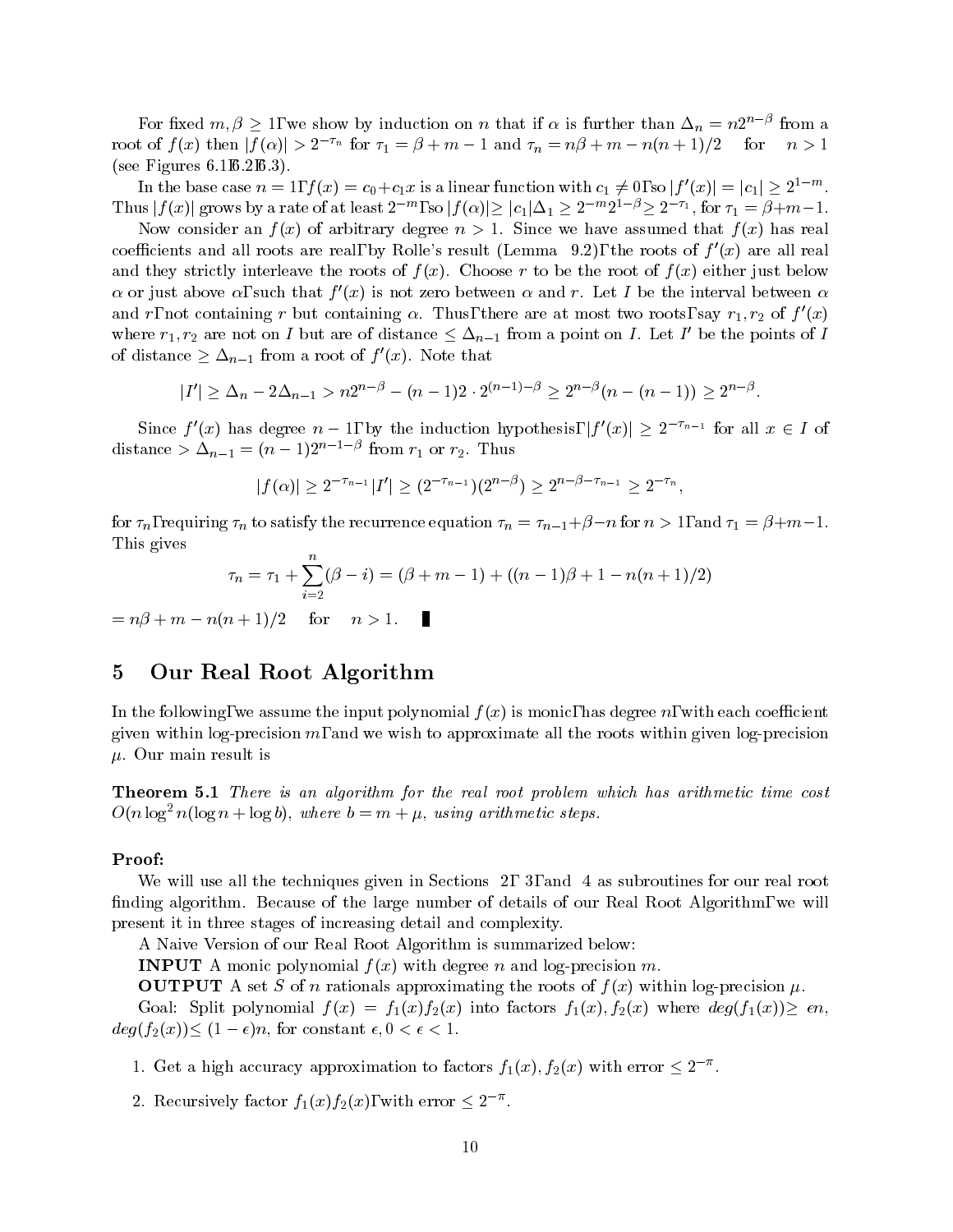In fact we do not actually split  $f(x)$ , and instead recursively split a related polynomial  $f(y)$ , and then recover the roots of  $f(x)$  from the roots of  $f(y)$ . We give the details of our real root algorithm below.

## Algorithm Real Roots:

**INPUT** A monic polynomial  $f(x)$  with degree n and log-precision m. **OUTPUT** A set S of n rationals approximating the roots of  $f(x)$  within log-precision  $\mu$ .

- 1. Eliminate any multiple zeros.
- 2. Construct from  $f(x)$  a poly  $f(y)$  of degree  $u$  with highly isolated balanced splitting interval  $\hat{I}$ .
- $\sigma$ . Get high accuracy approximation to factors  $f_1(y), f_2(y)$  or  $f_1(y)=f_1(y)f_2(y)$  with  $aeg(f_1(y)), aeg(f_2(y))$ both bounded by  $n5/6$ .
- 4. Recursively approximate factor  $f_1(y)$ ,  $f_2(y)$ , giving set S of n high accuracy approximation to the roots of  $f(y)$ .
- 5. From  $S'$ , using our fast root proximity test described in Section 4, construct a set S of n high accuracy approximates to the roots of  $f(x)$ .

We now outline the operations of Step [2]: Finding a highly isolated balanced splitting interval  $\hat{I}$ .

[2.1] Approximate magnitudes of all roots of  $f(x)$  by Turin's method, as described in 9.3.

[2.2] Compute the Sturm sequence and sign sequence, as described in Appendix 9.1, so we can count roots on real intervals fast.

[2.3] Find a  $1/4$ -splitting point, as is also described in Appendix 9.1.

[2.4] Find a well isolated balanced splitting interval  $I$ , again using our improved algorithm described in Section 4.

[2.5] Use Graeff's method, as described in Appendix 9.3 to construct a poly  $f(y)$  degree n with highly isolated balanced splitting interval  $I$ .

[2.6] Compute by the Sturm sequence method, as described in Appendix 9.1, the number  $n'$ of roots of  $f(y)$  within  $\overline{I}$ .

Note: Step [2.4] uses our improved  $O(n \log^2 n)$  time algorithm, and the final step [5] requires our fast root proximity test (This improves on previous quadratic time algorithms of [Pan,89]).

We next outline the operations of Step [3]: Get high accuracy approximation to factors  $f_1(y)$ ;  $f_2(y)$  of  $f(y)$ .

[3.1] Do Cauchy contour integration via FFT, using highly isolated balanced splitting interval  $I$ , as described in Appendix Subsection  $J.4$ .

[3.2] Solve Newtons equation, as described in Appendix Subsection 9.5, which is a triangular linear system with constant displacement rank [BP 86]. This gives an approximation to the coefficients of the factors of  $f(y)$  within error  $\leq 2n/(1 + \sigma)^n$ .

[3.3] Using Newton Iterations, as described in Appendix Subsection 9.6, get high accuracy approximations to factors of  $f(y)$  within error  $\leq 2^{-\pi}$ .

We give further details of our real root algorithm below. (Note that we have renumbered the steps of algorithm, so the steps are in sequence.) The corresponding sections give detailed description and proof of each step.

**INPUT** A monic polynomial  $f(x)$  with degree n and log-precision m.

**OUTPUT** A set S of n rationals approximating the roots of  $f(x)$  within log-precision  $\mu$ .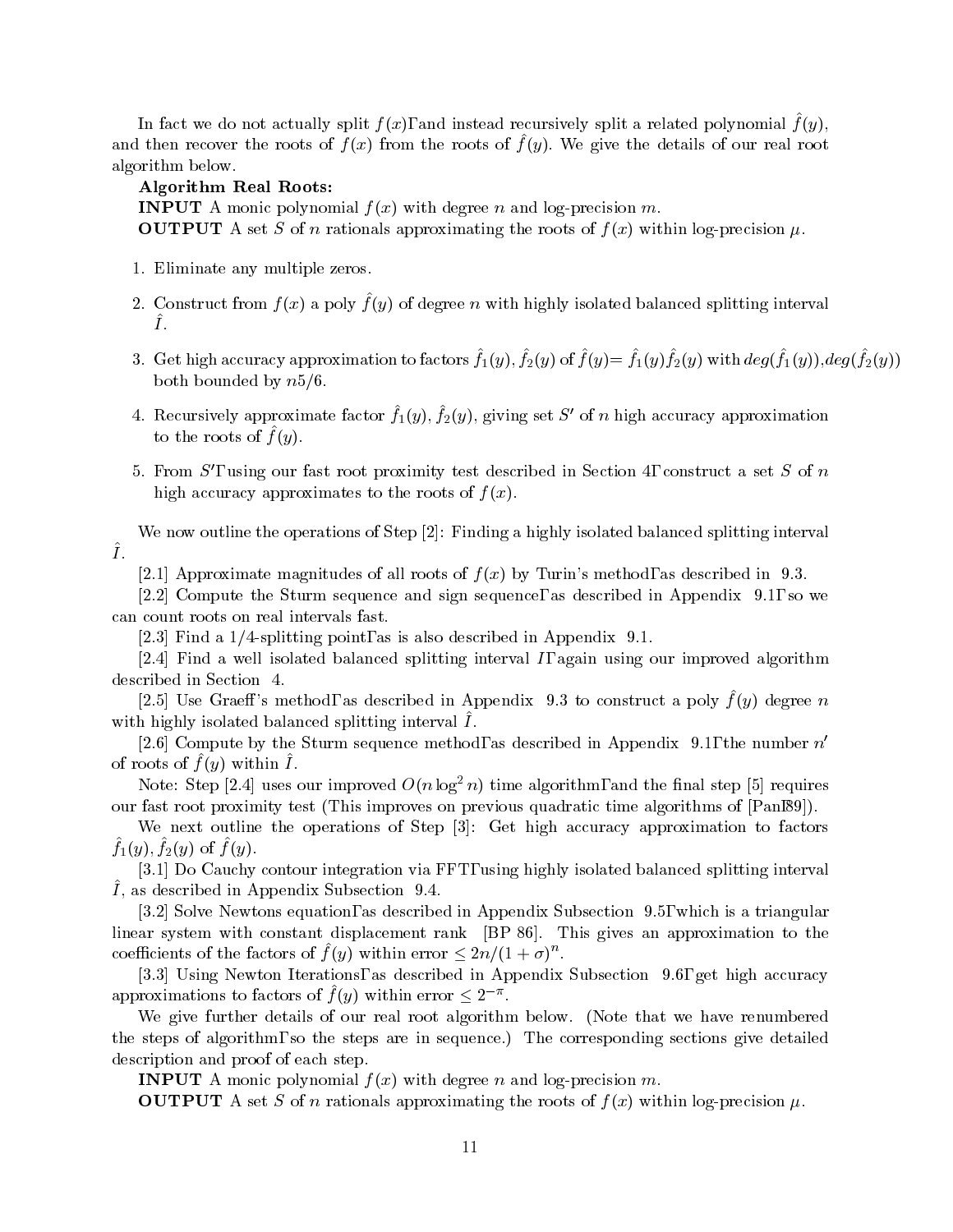1. Eliminate any multiple zeros, by computing

$$
\frac{f(x)}{gcd(f(x),f'(x))}
$$

in time  $O(n \log^2 n)$  by applying Lemmas 2.1 and 2.2 and replacing  $f(x)$  with this new polynomial, which has the same distinct roots as  $f(x)$ , but no multiple roots. Reassign n to be the degree of the new  $f(x)$ . (See Subsection 2.3)

- 2. In time  $O(n \log^2 n)$ , find s a 1/4-splitting point for the roots of  $f(x)$  (recall s is a real point between the *i*th and  $(i + 1)$ th roots for some  $n/4 \le i \le 3n/4$ ) guaranteed by Lemma 9.4. Here we first compute the Sturm sequence in time  $O(n \log^2 n)$  by Lemma 9.1. Then we determine the sign sequence of the Sturm sequence, which is computable by multipoint evaluation in time  $O(n \log^2 n)$  (Lemma 2.2). Then we apply Lemma 9.5 using  $O(\log n)$ stages of binary search to determine the  $1/4$ -splitting point from the linear coefficients of the Sturm sequence of  $f(x)$ . At each stage we use the precomputed sign sequence of the Sturm sequence (described in Lemma 9.2) to count the number of roots within an interval. Thus each stage takes  $O(n)$  time. The total time for all  $O(\log n)$  stages and including precomputation is  $O(n \log^2 n)$ .
- 3. Approximate the magnitudes of all the roots by Turin's method in time  $O(n \log^2 n)$  by applying Lemma 9.6. This determines the magnitude of each root right  $\mu$  to  $\mu$  to  $\mu$  to be within  $\mu$ an interval

$$
[r_i/(1-\frac{1}{n^{O(1)}}), r_i(1+\frac{1}{n^{O(1)}})].
$$

- 4. Find a well isolated  $1/6$ -splitting interval I, using the previously computed  $1/4$ -splitting point and the approximate magnitudes of all the roots. Here we use our improved  $O(n \log^2 n)$ time algorithm given by Lemma 3.1 (improving on the previous more than quadratic time algorithm of Pan [P 89]).
- 5. Use Graeff's method to construct in time  $O(n \log^2 n)$  a polynomial  $f(y)$  of degree n with a highly isolated 1/0-splitting interval 1.  $f(y)$  is constructed by  $p = O(\log n)$  stages of polynomial multiplication described in Lemma 9.7 requiring  $O(n \log n)$  time per multiplication stage by Lemma 2.1. The variable transformation  $\Phi(x) = y$  involves various scalar calculations including reciprocals and taking 2 -th powers of scalars.
- 6. Compute by the Sturm sequence method the number  $n$  of roots of  $f(y)$  within  $I$ .
- $\tau$ . Let  $\tau$  be the circle of diameter  $\iota \iota \iota \iota \iota \iota \iota \iota \iota$  on the complex plane intersecting the real line at the end points of the interval 1. For each  $\kappa = 1,\ldots,n$  , approximately evaluate the (complex) Cauchy contour integral:

$$
s_k = \frac{1}{2\Pi\sqrt{-1}}\int_{z\in\Gamma} z^k \frac{\hat{f}(y)'}{\hat{f}(y)}dy
$$

giving an approximation to the k-th power sum  $s_k$  or the roots or  $f(y)$ . To approximately  $\alpha$ aluate the integral, shift and deflate the polynomial  $\mu(y)$  by the variable mapping

$$
y \mapsto (y - center(\hat{I})) / radius(\hat{I})
$$

so the resulting mapped interval is now  $[-1, 1]$ . This requires time  $O(n \log n)$  by Lemmas 2.3, 2.4 and 2.5. Then evaluate the Cauchy contour integral of the transformed polynomial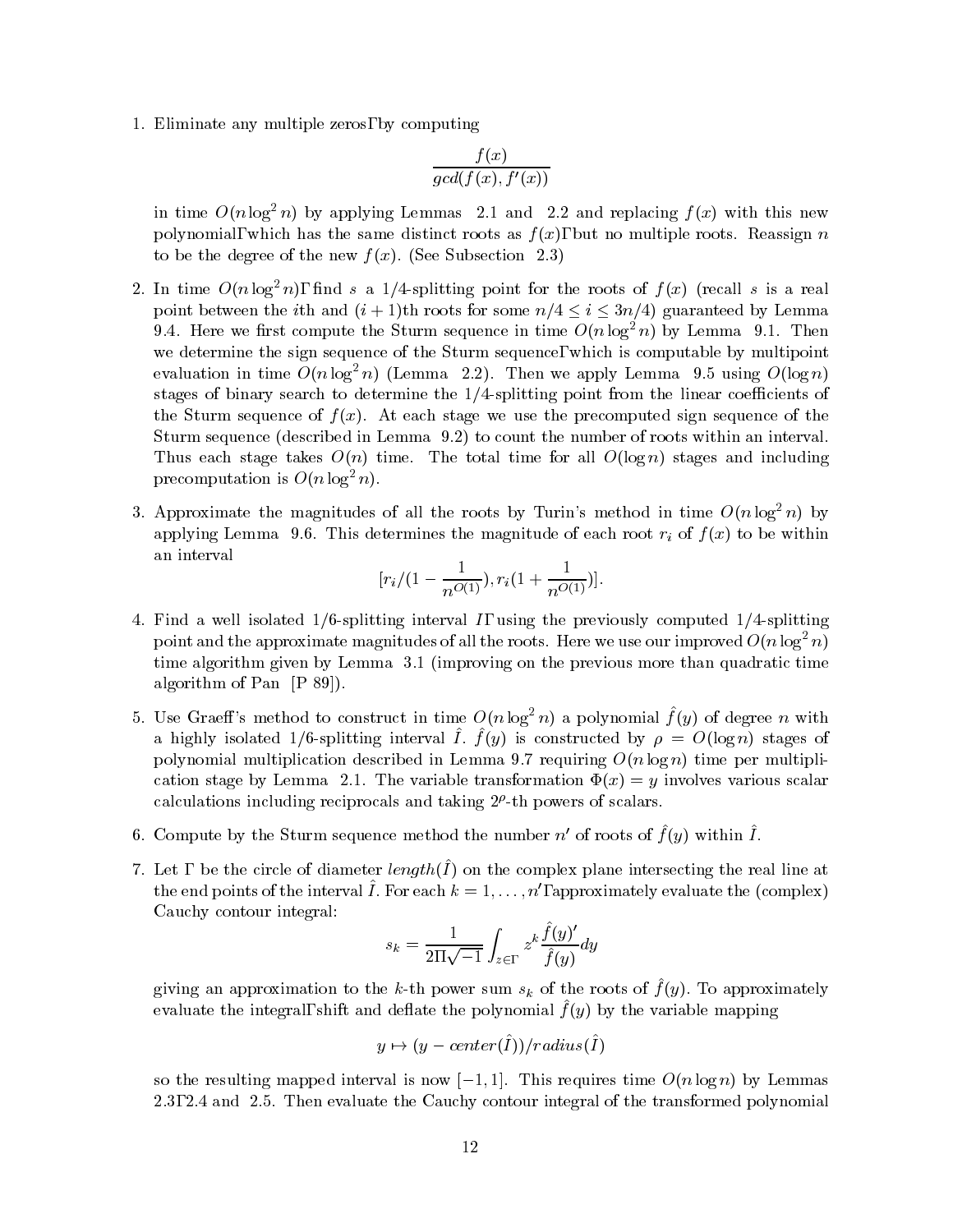at the nth roots of unity, using a FFT in  $O(n \log n)$  time. By Lemma 9.8 the error is  $\leq 2n/(1 + \sigma)^n$ , for some constant  $\sigma > 0$ .

- 8. Using the Newton Identities given in Lemma 9.10 construct a triangular system relating the power sums of the  $n$  -roots of  $f(y)$  within the interval  $I$  and the coefficients of a monic polynomial with these same  $n'$  roots. Solve this triangular system, which has constant displacement rank [BP 86], in time  $O(n \log n)$ , thus determining approximate factor polynomial  $f_1(y)$  and  $f_2(y)= f(y)/f_1(y)$  where  $deg(f_1(y)) \geq n/6$ ,  $deg(f_2(y)) \leq n/6$ , with coefficient error between  $f(y)$  and  $f_1(y) f_2(y)$  at most  $2n/(1 + \sigma)^{n}$ .
- 9. Using  $O(\log \pi)$  stages (where  $\pi = O(n(\mu + m + n)))$ ) of Newton's Iteration method (Lemma 9.12), compute a high accuracy polynomial splitting to exponentially improve the accuracy of the previous low accuracy polynomial splitting. This yields approximate factor polynomials  $f_1(y)$ ,  $f_2(y)$  where  $deg(f_1(y)) \ge n/6$ ,  $deg(f_2(y)) \le n/6$ , and the error between the coefficients of  $f(y)$  and  $f_1(y) f_2(y)$  is at most 2  $\degree$ . Each stage requires polynomial multiplication and division taking time  $O(n \log n)$  by Lemma 2.1. Therefore, the total time is  $O(n \log n \log \pi) = O(n \log n \log(\mu + m + n)).$
- 10. Apply our Real Root Algorithm recursively on polynomials  $f_1(y), f_2(y),$  miding high accuracy approximations to the *n* roots  $r_1,\ldots,r_n$  or  $f_1(y)$  and  $f_2(y)$  which differ from the roots of  $f_1(y)$  by at most  $2$   $\ldots$
- 11. Compute in  $O(n \log n)$  time the set

$$
\hat{S}=\bigcup_{i=1}^n\{\Phi^{-1}(\tilde{r}_i)\}
$$

of at most 2n rational points, containing an n size subset  $S = {\tilde{r}_1, \ldots, \tilde{r}_n}$  consisting of high accuracy approximations to the n roots  $\{r_1,\ldots,r_n\}$  of  $f(x)$ , which differ from the roots of  $f(x)$  by at most  $2^{-n}$ . The inverse variable transformation  $\Psi^{-1}(y)$  involves taking  $2^{n}$ -th roots. Since there can be two possible real  $2^{\kappa}$ -th roots of a real number,  $S$  contains at most 2n points. Each such scalar root computation can be done by  $\rho = O(\log n)$  stages of taking square roots, which requires  $O(\log n)$  time since square root is considered a basic operation in the arithmetic model of computation.

12. Find and output a set S of high accuracy approximations to the n roots of  $f(x)$  by evaluating  $f(x)$  at each point  $x \in S$ , and testing if  $f(x)$  is sufficiently small, say  $\langle 2^{-\alpha \lambda(x)}, 1 \rangle$  This can be done by a multipoint evaluation algorithm (stated in Lemma 2.2) in time  $O(n \log^2 n)$ (improving on the previous more than quadratic time root proximity test of Pan [P 87, P 89] based on Turin's test). We prove the correctness of our surprisingly simple root proximity verification test in Theorem 4.1.

Note that computing the  $2^k$ -th roots in step 11 requires an additive term of  $O(\rho) = O(\log n)$ further log-precision. Our algorithm will recurse at most  $O(\log n)$  levels, thus requiring us to increase the required log-precision of calculations in the overall real root finding algorithm by an additive factor of only  $O(\log^2 n)$ . In addition to the above comment, the extensive precision analysis of Schonhage [S 82], Ben-Or, Feig, Kozen and Tiwari, [BFK 86] as stated by Lemmas 2.8, 2.9, 2.10, 2.11, limit the required precision of these calculations made by our algorithm to log-precision  $\pi = O(n(\mu + m + n)).$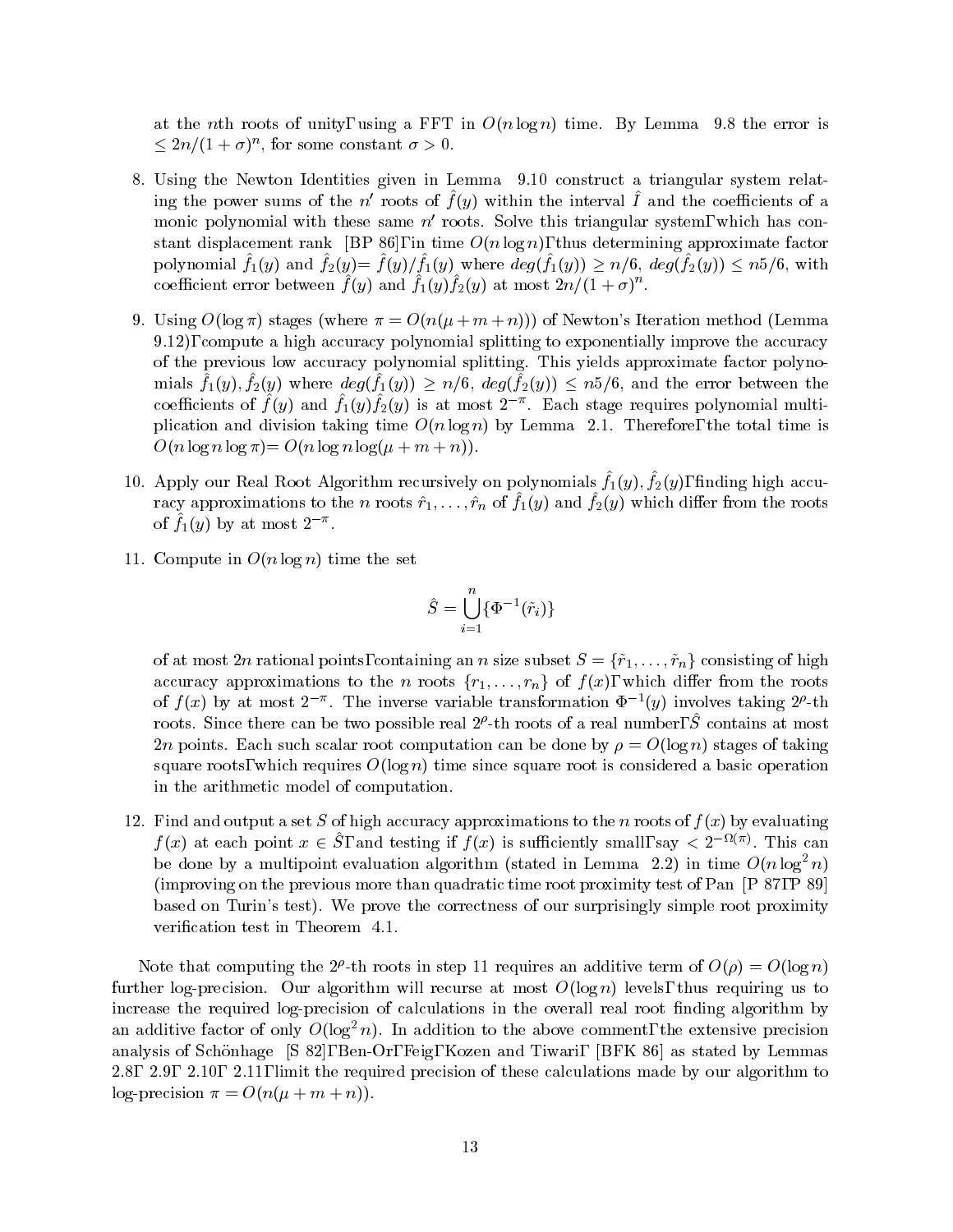We have shown in the steps above that each recursive decomposition of a polynomial of degree n requires time at most

$$
O(n(\log n)(\log n + \log \pi)) \le O(n(\log n)(\log n + \log b)),
$$

where  $b = m + \mu$ , since

$$
\log \pi \le O(\log(n(\mu+m+n))) \le O(\log n + \log(n^2(\mu+m))) \le O(\log n + \log b).
$$

Thus, a recurrence equation for the arithmetic time complexity is:

$$
T(n) \le T(n') + T(n - n') + O(n \log n(\log n + \log b)),
$$

where  $n/6 \leq n' \leq n5/6$ , and  $T (1) = O(1)$ . Thus,  $T (n) \leq O(n \log^2 n(\log n + \log b))$ , proving our main Theorem 5.1.

By the known efficient reduction from the symmetric tridiagonal eigenvalue problem to the real root problem described in Subsection 1.3,

Corollary 5.1 There is an algorithm for the symmetric tridiagonal eigenvalue problem which has arithmetic time cost  $O(n \log^2 n (\log n + \log b))$ , where  $b = m + \mu$ .

# 6 Application of the Real Root Problem: the Symmetric Eigenvalue Problem in Sparse and Structured Matrices

Root finding has many applications, and one of the most important of these is finding the eigenvalues of a matrix. The eigenvalues are the roots of the characteristic polynomial of the matrix, which can found by a symbolic computation on the determinant. The *characteristic polynomial* of a matrix A is  $det(A - I\lambda)$ , where  $\lambda$  is an indeterminant.

Here consider various such classes of sparse and structured matrices occurring in practice which have special structure that allow the characteristic polynomial to be computed significantly faster than time  $O(n^2)$ . We can apply Theorem 5.1 to efficiently solve the symmetric eigenvalue problem for these classes of matrices. Thus, given efficient algorithms for the real root problem, we get efficient algorithms for the symmetric eigenvalue problem for these classes of matrices.

Eigenvalues are used in many engineering and scientic applications, including vibration analysis in structures, stability analysis, etc. The symmetric eigenvalue problem is: given a symmetric matrix (or more generally, a Hermitian matrix), find all the eigenvalues; which are all real in this case. Symmetric matrices and the corresponding symmetric eigenvalue problems occur naturally and frequently in applications and in fact most application programs for eigenvalues are for the symmetric eigenvalue problem. For example, in most of the cases where the matrices are derived from the solution of discretized PDEs, circuit problems, structure problems, and in signal processing, the resulting matrices are generally symmetric. Moreover, many large matrices occurring in practice have a special structure which allow the characteristic polynomial to be computed in nearly quadratic time. In addition to be generally symmetric, they often fall into one of two classes:

1. Dense structured matrices (see [BA 80, BGY 80, PR 87]), and in particular Toeplitz and bounded displacement rank matrices (defined in in Subsection 1.3), arise frequently in signal processing, coding theory, data compression, and algebraic computation applications. Pan  $\lvert$ Pa 90 $\lvert$  gave  $O(n^2 \log n \log n)$  algorithms for computing the characteristic polynomial of these class of matrices.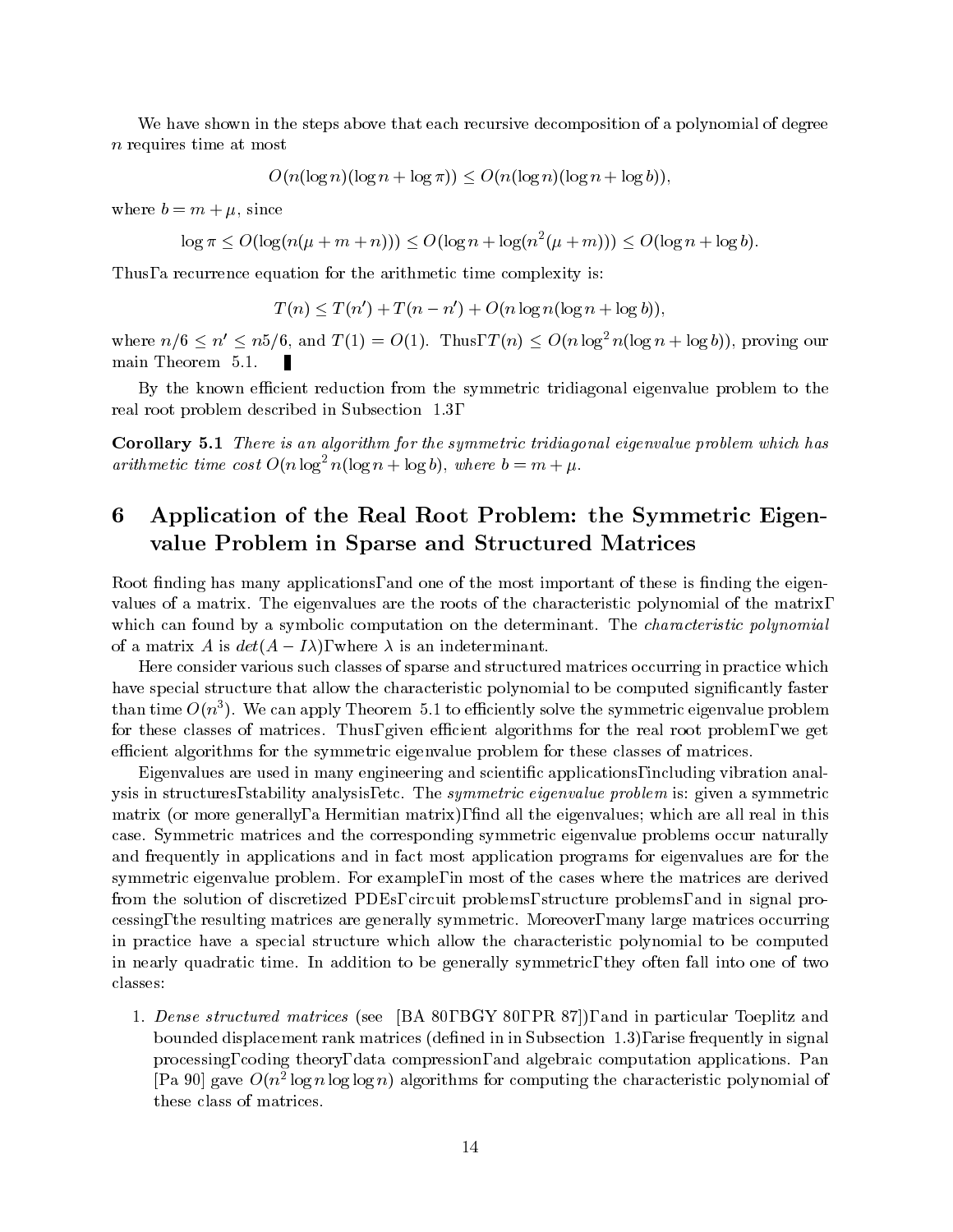2. Sparse Matrices (defined in in Subsection 1.3) arise from, for example, VLSI circuit problems, structure problems and discretization of  $d = 2, 3$  dimensional PDEs, Canny, Kaltofen and Laksman [CKL 89] have applied Wiedemann's method of solving sparse linear systems (see  $\lfloor K \rceil$  91) to computing the characteristic polynomial of sparse matrices in  $O(n^2 \log^2 n)$ time.

## 7 Conclusion

We have upper bounded the arithmetic complexity of the real root problem to be nearly the same as basic arithmetic operations on polynomials. We have shown that there is an algorithm for the real root problem which has time cost  $O(n \log^2 n(\log n + \log b))$  in the arithmetic model where  $b = m + \mu$ . This is with polylog factors of optimality. There an immediate extension to improving the parallel complexity of the real root problem, since our real root algorithm can easily seen to be executable in parallel. Our most costly operation which respect to parallel arithmetic complexity in the  $O(\log n)$  recursive levels is the Sturm sequence evaluation. In a subsequent paper we show that parallelization of the techniques of this paper and application of a parallel algorithm of Reif [R 95] for inverse of various structured matrices including Toeplitz can be used to get an efficient parallel arithmetic algorithm for the real root problem.

It remains an open problem to determine a similarly efficient algorithm in the arithmetic model for the general root problem with complex roots.

## 8 Acknowledgments

The Author wishes to thank Kathy Redding and Ken Robinson for excellent help in editing the paper, Steve Tate, Hongyan Wang, Shenfeng Chen, Salman Azhar, and especially Deganit Armon for their help in providing technical edits for this paper. Thanks to Andrew Neff for helpful technical comments. Also, I wish to thank Dario Bini and Victor Pan for pointing out the known relationship between the real root problem and the symmetric tridiagonal eigenvalue problem.

## References

- [AHU 74] A.V.Aho, J.E.Hopcroft and J.D.Ullman, The Design and Analysis of Computer Algorithms, Addison-Wesley, Reading, MA, (1974).
- [B 80] E.J. Barbeau, Polynomials, Springer-Verlag, (1980).
- [BFK 86] M.Ben-Or, E.Feig, D.Kozen and P.Tiwari, A Fast Parallel Algorithm for Determining All Roots of a Polynomial with Real Roots, SIAM J. Comput., (1986).
- [BT 90] M.Ben-Or and P.Tiwari, *Simple Algorithms for Approximating All Roots of a Polyno*mial with Real Roots, Journal of Complexity  $6$ , (1990), 417-442.
- [B 92] D. Bini, *Divide and conquer techniques for the polynomial root-finding problem*, Proceedings of the 1st World (International) Congress of Nonlinear Analysts, Tampa, (August, 1992).
- [BG 92] D. Bini, L. Gemignani, On the complexity of polynomial zeros, SIAM J. Comput., 21,4, 781-799, 1992.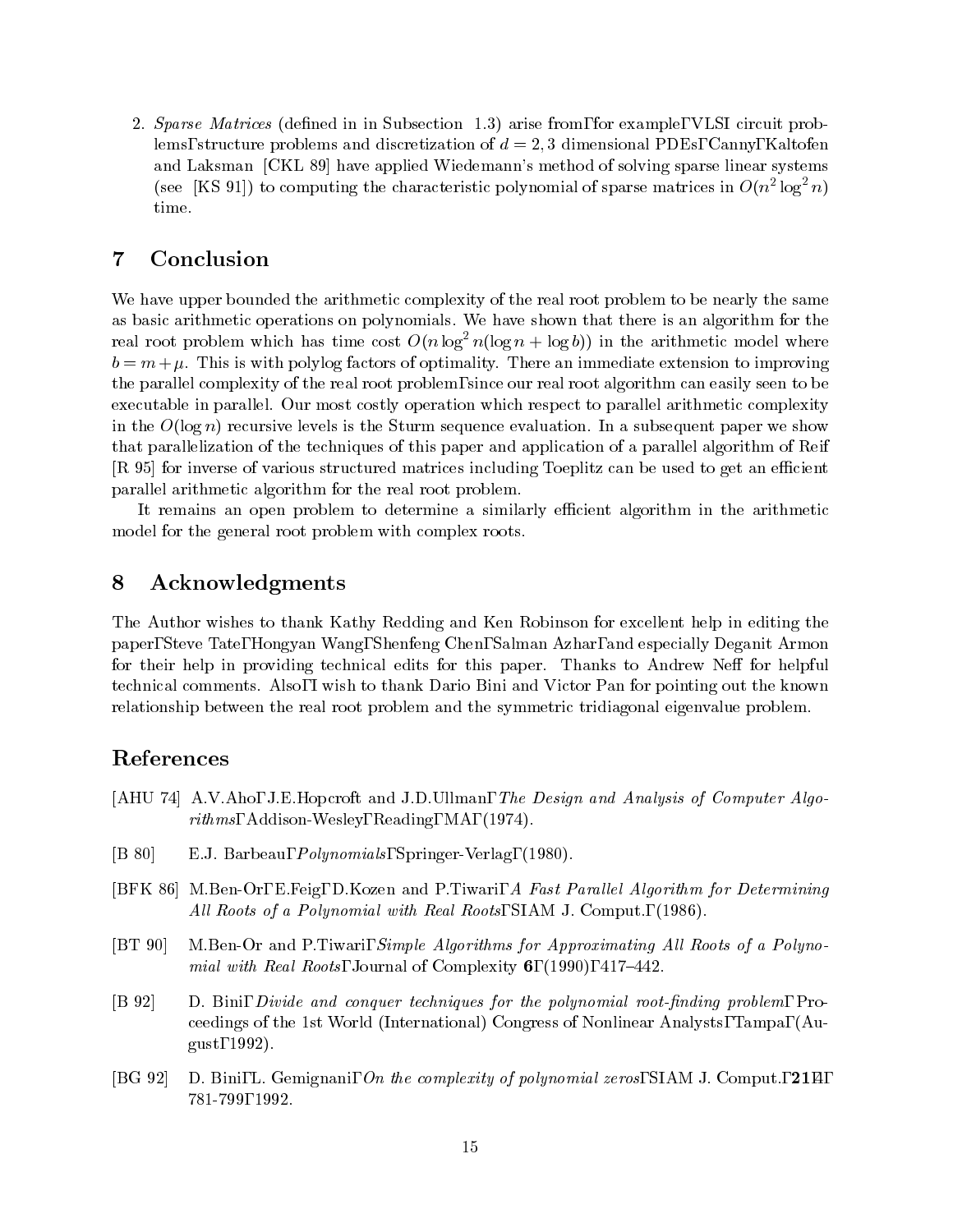- [BG 93] D. Bini, L. Gemignani, Iteration schemes for the divide-and-conquer eigenvalue solver, Numerische Mathematik (to appear).
- [BP 86] D. Bini and V. Pan, Polynomial Division and its computational complexity, Journal of Complexity 2, (1986), 179-203.
- [BP 91] Bini D., Pan V., Parallel Complexity of Tridiagonal Symmetric Eigenvalue Problem, Proc. 2nd Annual ACM-SIAM Symp. on Discrete Algorithms, pp. 384-393, (1991).
- [BP 92] Bini D., Pan V., Practical Improvement of the Divide-and-Conquer Eigenvalue Algorithms, Computing 48, pp. 109-123, (1992).
- [BA 80] R.R.Bitmead and D.O.Anderson, Asymptotically fast solution of Toeplitz and related systems of linear equations, Linear Algebra and its Applications  $34$ , (1980), 103–116.
- [BGY 80] R.P.Brent, F.G.Gustavson, and D.Y.Y.Yun, Fast solution of Toeplitz systems of equations and computation of Padé approximants, J. Algorithms 1,  $(1980)$ , 259-295.
- [BNS 78] Bunch J. R., Nielsen C. P., Sorensen D. C., Rank-one modification of the symmetric *eigenproblem*, Numer. Math. **31**, pp. 31–48,  $(1978)$ .
- [BP 60] W.S.Burnside and A.W.Panton, The Theory of Equations, Vols. 1 and 2, Dover, (1960).
- [CKL 89] J.F.Canny, E.Kaltofen and Y.Laksman, Solving System of Nonlinear Polynomial Equations Faster, Proc. of International Symposium on Symbolic and Algebraic Computation, (1989).
- [C 66] G.E.Collins, Polynomial Remainder Sequences and Determinants, Amer. Math. Monthly **73**, 708-712, (1966).
- [CL 82] G.E.Collins and R.Loos, Real Zeros of Polynomials, Computing, (1982), Springer-Verlag.
- [C 81] Cuppen J.J.M., A Divide and Conquer Method for the Symmetric Tridiagonal Eigenproblem, Numer. Math., 36, pp. 177-195, (1981).
- [DS 87] Dongarra J. J., Sorensen D. C., A Fully Parallel Algorithm for the Symmetric Eigenvalue Problem, SIAM J. on Sci. and Stat. Computing,  $8$ ,  $2$ , pp. 139–154, (1987).
- [GM 77] S. Gal and W. Miranker, *Optimal Sequential and Parallel Search for Finding a Root*, Journal of Combinatoral Theory 23, (1977).
- [GH 72] I.Gargantini and P.Henrici, Circular Arithmetic and the Determination of Polynomial Zeros, Num. Math.  $18, (1972), 305-320.$
- [GL 83] G.H.Golub and C.F.van Loan, Matrix Computations, Johns Hopkins Univ. Press, (1983).
- [H 76] O.H. Hald, Inverse Eigenvalue Problems for Jacobi Matrices, Linear Algebra Appl., 14, (1976) 63-85.
- [H 78] D. Heller, A survey of parallel algorithms in numerical linear algebra SIAM Review, 20(4):740-777, (1978).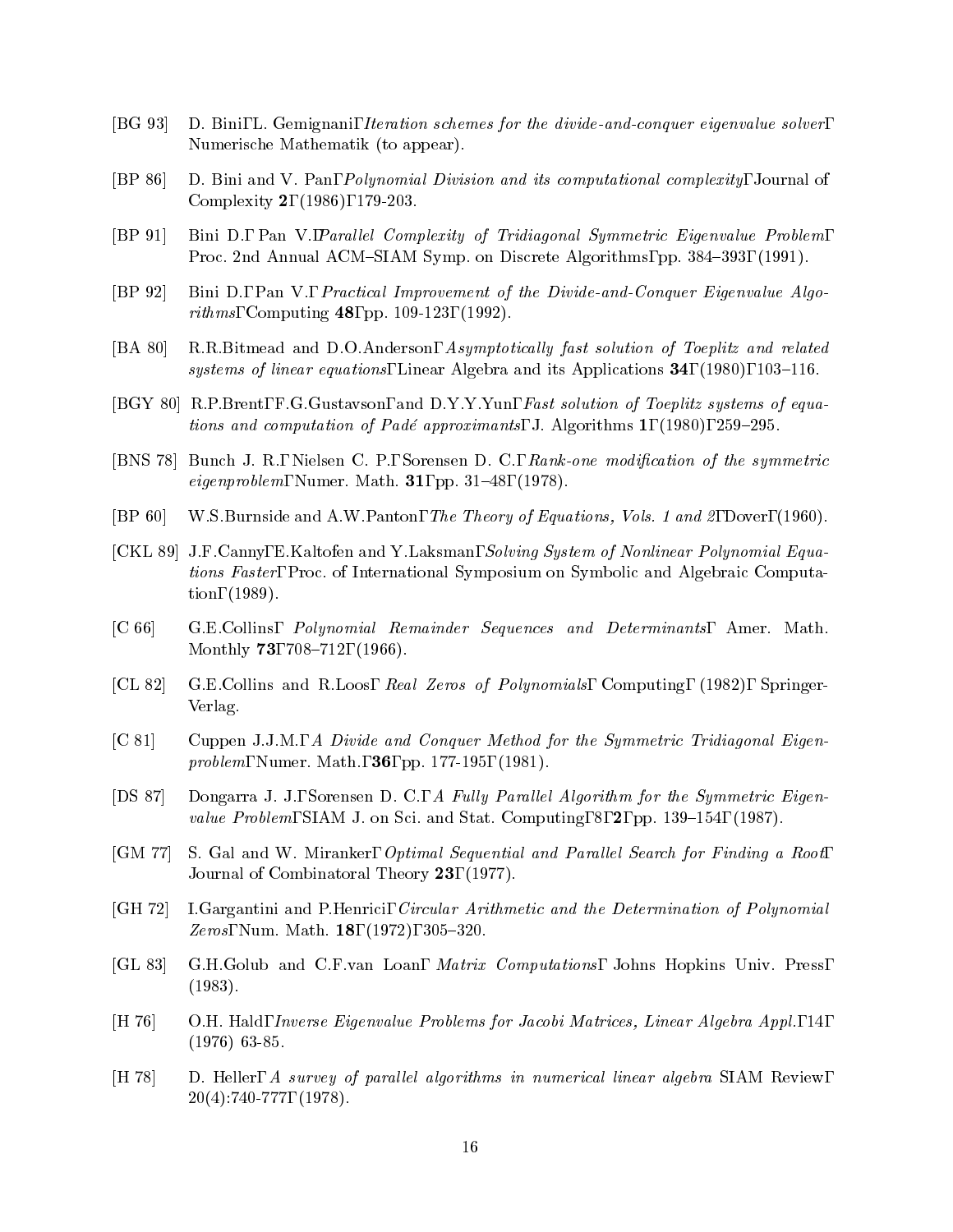- [H 74] P.Henrici, Applied and Computational Complex Analysis, Vols. 1, 2, and 3, Wiley, (1974).
- [H 70] A.S.Householder, The Numerical Treatment of a Single Nonlinear Equation, McGraw-Hill, (1970).
- [J 92] J. JáJá, An Introduction to Parallel Algorithms, Addison-Wesley, (1992).
- [J 89] Jessup E. R., Parallel solution of the symmetric tridiagonal eigenproblem, YALEU/D CS /RR 728, Yale University, October, (1989).
- [KM 86] A.S. Krishnakumar, M. Morf, Eigenvalues of a symmetric tridiagonal matrix: a divideand-conquer approach, Numer. Math,  $48,(1986), 349-368$ .
- [KS 91] E.Kaltofen and B.D.Saunders, On Wiedemann's method of solving sparse linear systems, in Proc. AAECC-5, Lecture Notes in Computer Science, 536, 216-226, Springer-Verlag, 1991.
- [LRT 79] R.J.Lipton, D.Rose and R.E.Tarjan, Generalized Nested Dissection, SIAM Journal on Numerical Analysis 16, (1979), 346-358.
- [M 64] K.Mahler, An Inequality for the Discriminant of a Polynomial, Mich. Math. J., 11,  $(1964), 257-262.$
- [M 66] M.Marden, Geometry of Polynomials, American Mathematical Society, (1966).
- [M 92] M.Mignotte, *Mathematics for Computer Algebra*, Springer-Verlag, (1992).
- [N 90] C.A.Neff, Specified Precision Polynomial Root Isolation is in NC, Proc. 24th Annual IEEE Symp. on Foundations of Computer Science, 138–145, (1990).
- [NR95] C.A.Neff and J.H.Reif, An Efficient Algorithm for the Complex Roots Problem, to appear in Journal of Complexity, (1996).
- [P 87] V.Pan, Sequential and Paral lel Complexity of Approximate Evaluation of Polynomial *Zeros*, Comput. Math. Applic. **14**,  $(1987)$ , 591-622.
- [Pa 87] V.Pan, Fast and Efficient Parallel Toeplitz Computations, S.U.N.Y. Albany Tech. Report TR 88-8, (1987).
- [Pn 87] V.Pan, Algebraic Complexity of Computing Polynomial Zeros, Comput. Math. Applic. 14, (1987), 285-304.
- [P 89] V.Pan, Fast and Efficient Parallel Evaluation of the Zeros of a Polynomial Having Only Real Zeros, Computers Math. Applic. 17, (1989), 1475-1480.
- [Pa 90] V.Pan, Parameterization of Newton's Iteration for Computations with Structured Matrices and Applications, Tech. Report CUCS-032-90, Computer Science Dept., State Univ. of New York at Albany, Albany, NY, (1990).
- [PR 87] V.Pan and J.H.Reif, Some polynomial and Toeplitz matrix computations, Proc. 28th Annual IEEE Symposium on Foundations of Computer Science(FOCS), (1987), 173– 184.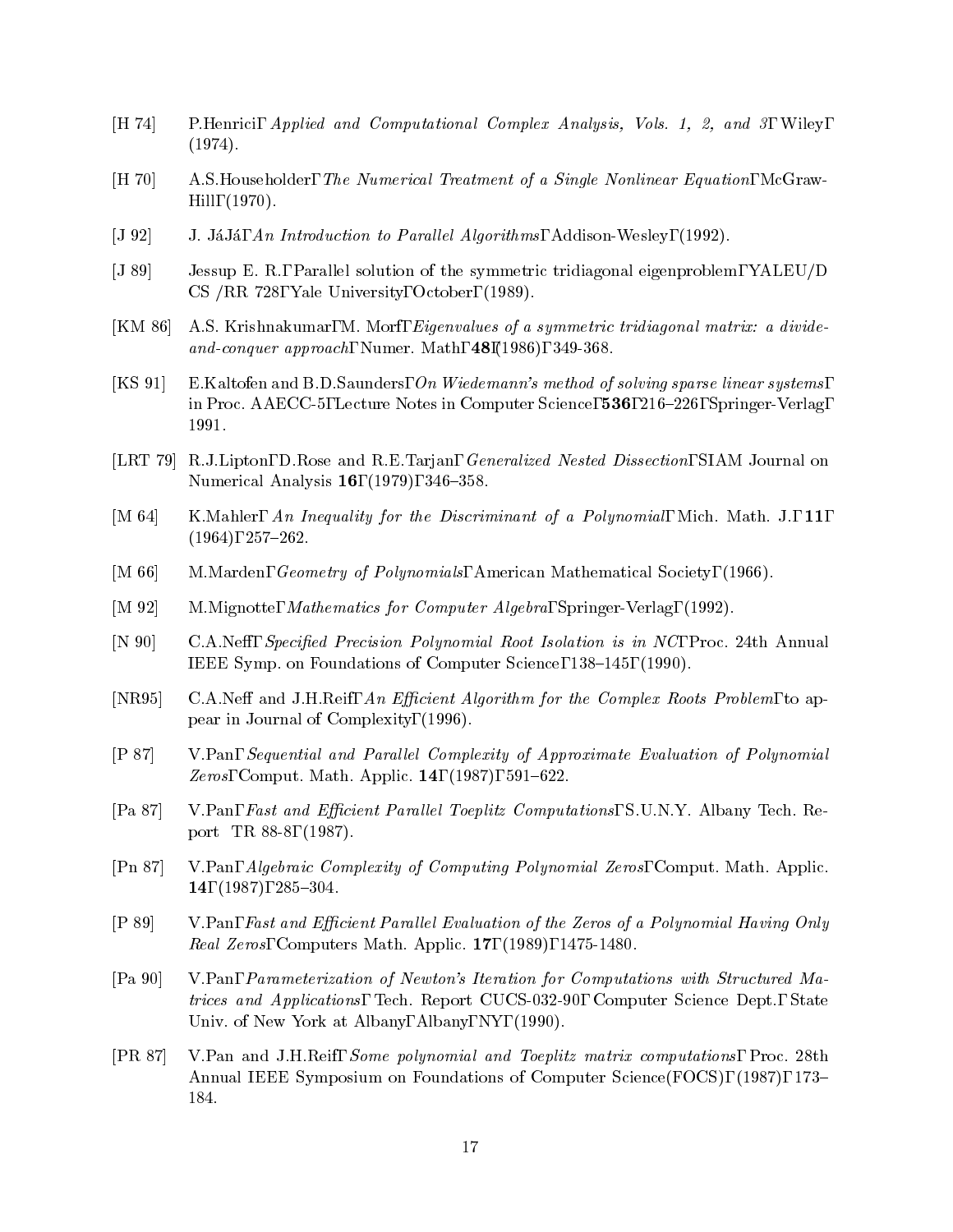- [PS 85] F.P. Preparata and M.I. Shamos, Computational Geometry: An Introduction, Springer-Verlag,, (1985).
- [R 93a] J.H.Reif, ed., *Synthesis of Parallel Algorithms*, Morgan Kaufmann, (1993).
- [R 95] Work Efficient Parallel Solution of Toeplitz Systems and Polynomial GCD, Proc. 27th Annual ACM Symposium of Theory of Computing (STOC'95), Las Vegas, Nevada, (May, 1995). rewritten as *Efficient Parallel Factorization and Solution of Structured and* Unstructured Linear Systems (see http://www.cs.duke.edu/ $\sim$ reif/paper/paper.html) and submitted for Journal publication.
- [R 87] J.Renegar, On the Worst-Case Arithmetic Complexity of Approximating Zeros of Polynomials, Proc. 2nd Symp. on the Complexity of Approx. Solved Problems, (1987).
- [S 82] A.Schonhage, The Fundamental Theorem of Algebra in Terms of Computational Complexity, Univ. of Tubingen, Tubingen, Germany, Unpublished Manuscript, (1982).
- [SS 85] M.Shub and S.Smale, Computational Complexity: On the Geometry of Polynomials and a Theory of Cost, Part I, Annls. Scient. Ecole Norm. Sup.,  $4$ , (1985), 107-142.
- [SS 86] M.Shub and S.Smale, Computational Complexity: On the Geometry of Polynomials and a Theory of Cost, Part II, SIAM J. Computing  $15$ ,  $(1986)$ ,  $145-161$ .
- [S 81] S.Smale, The Fundamental Theorem of Algebra and Complexity Theory, Bull. A.M.S. 4,  $(1981)$ ,  $1–36$ .
- [S 85] S.Smale, On the Efficiency of the Algorithms of Analysis, Bull. A.M.S. 13, (1985),  $87-121.$
- [S 86] S.Smale, Newton Method Estimates from Data atOne Point, Proc. Conf. in Honor of Gail Young, (1986).
- [Sc 80] J.T.Schwartz, Fast probabilistic algorithms for verication of polynomial identities, J. ACM 27,  $(1980)$ , 701-717.
- [T 68] P.Turan, On the Approximate Solution of Algebraic Equations, Comm. Math. Phys. Class Hung. Acad. **XVIII**, (1968), 223-236.
- [T 75] P.Turan, Power Sum Method and Approximative Solution of Algebraic Equations, Math. Computation 29,  $(1975)$ ,  $311-318$ .
- [T 84] P.Turan, On a New Method of Analysis and Its Applications, Wiley, (1984).

## 9 Appendix: Known Algorithms Used as Subroutines by our Real Root Finding Algorithm

## 9.1 Sturm sequences and Root Isolation

A Sturm sequence of polynomials  $f_0(x), f_1(x)$  is the sequence of polynomials  $f_0(x), f_1(x),\ldots, f_k(x)$ where for  $i = 1, 2, \ldots k-1$ ,  $f_{i+1}(x) = q_i(x)f_i(x) - f_{i-1}(x)$ , the  $q_i(x)$  are linear, and  $f_k(x)$  is constant. Sturm defined this sequence in 1829. See [BP 60] for a survey on Sturm sequences.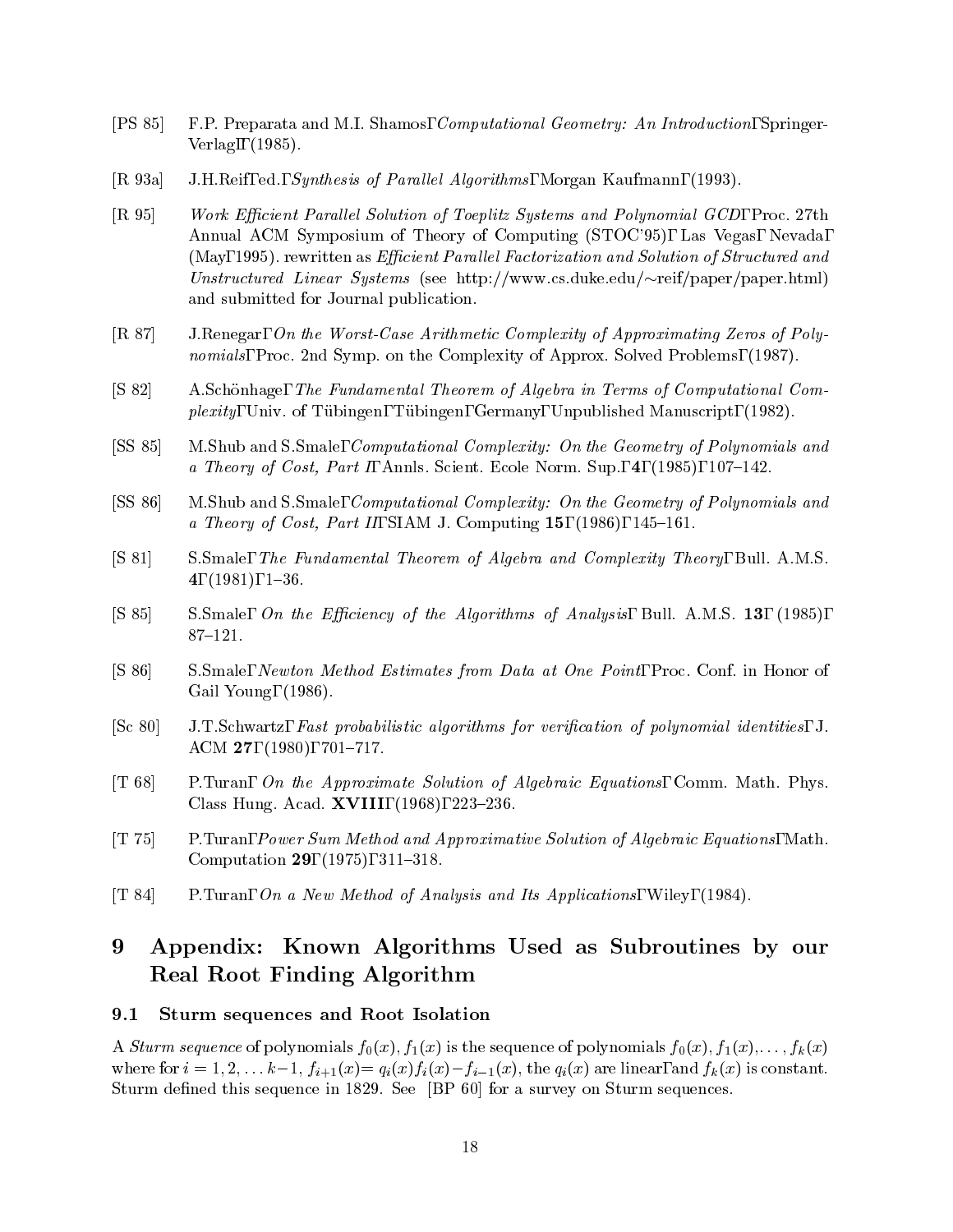The (standard) Sturm sequence of polynomial  $f(x)$  is defined to be the Sturm sequence of  $f(x) = f_0(x), f'(x) = f_1(x)$ . Since  $f'(x)$  has degree  $n-1$ , the Sturm sequence of  $f(x)$  has length  $k = n$ .

Note that the Sturm sequence of  $f_0(x)$ ,  $f_1(x)$  is similar to the remainder sequence generated by the Euclidean algorithm for the group  $\mu$  (for  $\mu$ ); finitely except that in the Sturm sequence,  $\mu$  $f_{i+1}(x)$  is the negative of the remainder of the division of  $f_{i-1}(x)$  by  $f_i(x)$ . Therefore, by simple modication (see Schwartz [Sc 80] for details) of the usual HGCD algorithms (see [AHU 74]) used to compute gcd,

**Lemma 9.1** The Sturm sequence can be computed in time  $O(n \log^2 n)$ .

Note: The precision required of the Sturm sequence as defined above can be quite high; but this can be easily remedied by use of additional indeterminants as linear factors, yielding a Sturm sequence computation requiring lower precision; see Collins [C 66] and [BFK 86] and also Ben-Or and Tiwari [BT 90] for details.

The applications of Sturm sequences use the following lemma, attributed to Rolle; see Marden, 1966 [M 66], Collins and Loos [CL 82], and Mignotte [M 92]:

**Lemma 9.2** If  $f(x)$  has real coefficients and all roots are real, then the roots of  $f'(x)$  are all real and they strictly interleave the roots of  $f(x)$ .

For a real a, let  $\Gamma$  and the number of sign variations of the Sturm sequence for the Sturm sequence for the S that is, the number of times  $f_i(a) \cdot f_{i+1}(a) < 0$ . The following is proven using the result of Rolle:

**Lemma 9.3** (Jacobson, 1974) For any interval  $[a, b]$  of the real line, the number of real roots in this interval is  $v_a - v_b$ .

Let the zeros of the linear terms  $q_i(x)$  be ordered  $y_{i_1} \leq y_{i_2} \leq \ldots \leq y_{i_k}$  and let the roots of  $f(x)$  $\alpha$  . If an extending the decreasing the decreasing for  $\alpha$  is an extending the decreasing the decreasing the decreasing the decreasing the decreasing the decreasing the decreasing the decreasing the decreasing the decr splitting intervals as given in Subsection 1.5. Ben-Or, Feig, Kozen and Tiwari [BFK 86] prove the remarkable result that:

**Lemma 9.4** There is a j such that  $y_{i_j}$  is a 1/4-splitting point for the roots of  $f(x)$ 

Using a binary search of  $O(\log n)$  stages on the sequence  $y_{i_1} \leq y_{i_2} \leq \ldots \leq y_{i_k}$  and applying Lemma 9.3 to count the number of roots of  $f(x)$  in the appropriate interval considered at each stage of this binary search, we get

**Lemma 9.5** There is an  $O(n \log^2 n)$  algorithm for finding a 1/4-splitting point for the roots of  $f(x)$ .

#### 9.2 Approximating The Magnitudes Of All the Roots

A method due to Turin in 1968 [T 68, T 75, T 84] can be used to determine approximations to the magnitudes of all the roots of a polynomial. Schönhage [S 82] describes an algorithm which uses Turin's method to approximating the magnitudes of all the roots by a certain ratio. This algorithm takes an input a polynomial  $f(x)$  of degree n, and for each root r of  $f(x)$ , determines the magnitude of r to be within an interval  $[L, U]$ , where  $U/(2n) \leq 2nL$ . Pan [P 89] shows this algorithm takes  $O(n \log n)$  time using a reduction to 2D convex hull, for which there are many known  $O(n \log n)$ time algorithms  $\ket{P}$  80). Pan  $\ket{P}$  87 observes that  $q = O(\log(\log(2n)/\log(1 - \gamma^2)))$  iterations of Graeff's method (which is a technique involving polynomial powering described in Section 9.3) improves these root bounds to ratio  $(1 + \gamma)$ . Since for  $\gamma = 1/n^{-(\gamma)}$ ,  $q = O(\log n)$ , this gives the following result: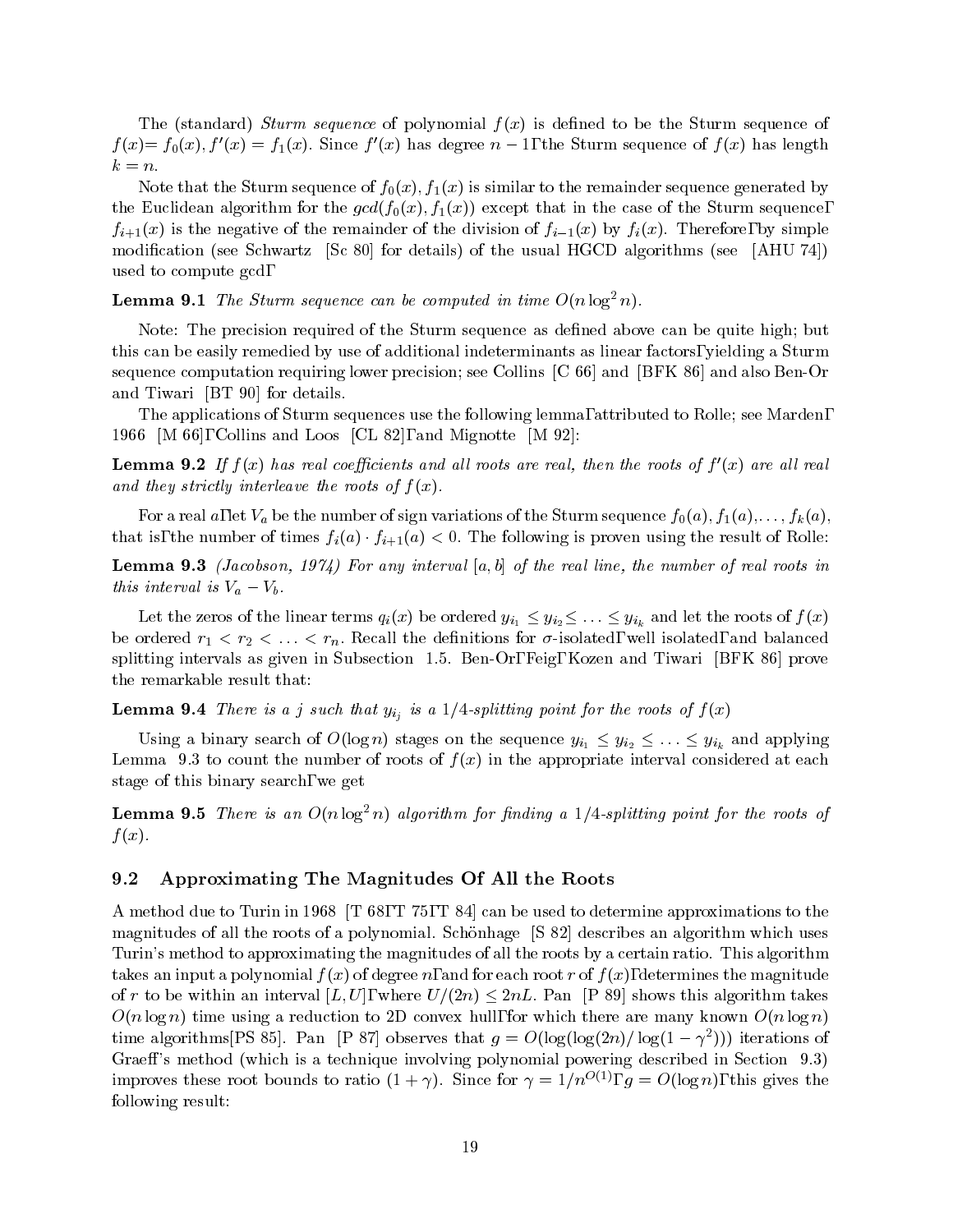**Lemma 9.6** Given a polynomial of degree n, there is a  $O(n \log^2 n)$  algorithm which, for all i = 1;:::n, determines the magnitude of each root ri of <sup>f</sup> (x) to be within an interval [Li; Ui ], where  $U_i \leq L_i(1+\gamma)$ , for  $\gamma = 1/n^{\mathcal{O}(1)}$ .

## 9.3 Obtaining a Highly Isolated Interval by Polynomial Powering

The following is known as Graeff's Method, but is actually due to Dandelin, 1826. Given a monic polynomial  $f_0(x) = \prod_{i=1}^n (x - r_i)$  of degree n, let  $f_i(x) = f_{i-1}(\sqrt{x}) \cdot f_{i-1}(-\sqrt{x})$  for  $i > 0$ . Note that  $f_1(x)=(-1)^n\prod_{i=1}^n(x-r_i^2)$ , so  $f_1(x)$  has the same degree n but the roots of  $f_1(x)$  are the squares of the roots of  $f_0(x)$ . Thus, for any  $i > 0$ ,  $f_i(x) = (-1)^{ni} \prod_{i=1}^n (x - r_i^{2^i})$ , so  $f_i(x)$  has the same degree *n* but the roots of  $f_i(x)$  are the 2<sup>*i*</sup>th powers of the roots of  $f_0(x)$ .

Given a well isolated  $\epsilon$ -splitting interval  $I = [\alpha - \delta, \alpha + \delta]$  for the roots of  $f(x)$ , let  $x = \alpha + y$ , and let  $g_0(y) = y^n f(\alpha + 1/y)/f(\alpha)$  be the monic polynomial of degree n derived from  $f(x)$ . Let  $\rho = \sigma \log n$ , for any constant  $\sigma > 0$ . Applying Graeff's Method to  $g_0$ , we compute  $g_i(y)$  $g_{i-1}(\sqrt{y})g_{i-1}(-\sqrt{y})$  for  $i = 1, 2, \ldots, \rho$ , resulting in a degree n polynomial  $f(y) = g_{\rho}(y)$  which has roots which are the 2<sup>r</sup> th powers of the roots of  $g_0(y)$ . Note that the corresponding interval 1 for  $f$  (y) is  $\sigma$ -isolated, e-splitting interval for the roots or  $f$  (y). The variable transformation  $\mathbf{Y}(x) = y$ involves scalar calculations including reciprocals and taking  $2^r$ -th powers of scalars.

**Lemma 9.7** Given well isolated  $\epsilon$ -splitting interval I for the roots of  $f(x)$ , for any constant  $\sigma > 0$ , there is an  $O(n \log^2 n)$  algorithm for constructing a degree n polynomial  $f(y)$  and an interval  $I$ which is a  $\sigma$ -isolated e-splitting interval for the roots of  $\Gamma(q)$ . Furthermore, a set of 2n points containing all the roots of  $f(x)$  can be obtained by the inverse variable transformation  $\Psi^{-1}(y) = x$ involving scalar calculations including reciprocals and taking 2 -th roots of scalars.

#### 9.4 FFT Approximations to Contour Integrals

Let  $r_1,\ldots,r_{n'}$  be the real roots of monic polynomial  $f(x)$  within the interval I. Let, be a circle on the complex plane of diameter length( $I$ ) and such that the endpoints of interval  $I$  are on, (see figure  $5.1$ ).

The Cauchy formula states that if, is a closed curve on the complex plane, then

$$
s_k = \frac{1}{2\pi\sqrt{-1}} \int_{z \in \Gamma} z^k \frac{f'(z)}{f(z)} dz
$$

where  $s_k = r_1^* + \ldots + r_{n'}^*$  is the kth power sum of the roots in *I*.

Schönhage [S 82], (also see Pan [P 87]) shows

**Lemma 9.8** If, is the unit disk and interval I is  $\sigma$ -isolated, then the integral can be approximated by the N th roots of unity within error  $\leq 2n/(1 + \sigma)^N$ .

First shift and deflate the polynomial  $f(x)$  by the variable mapping  $x \rightarrow (x-center(I))/radius(I)$ so the resulting mapped interval is  $[-1, 1]$ . Then evaluate the Cauchy contour integral at the roots of unity by a FFT (see figure 5.2) in  $O(n \log n)$  time, thus giving:

**Lemma 9.9** Given a degree n polynomial  $f(x)$  and an interval I which is a  $\sigma$ -isolated interval for the roots of  $f(x)$ , for a constant  $\sigma > 0$ , then in time  $O(n \log n)$  the n power sums of the roots of  $f(x)$  can all be computed within precision  $\leq 2n/(1 + \sigma)^n$ .